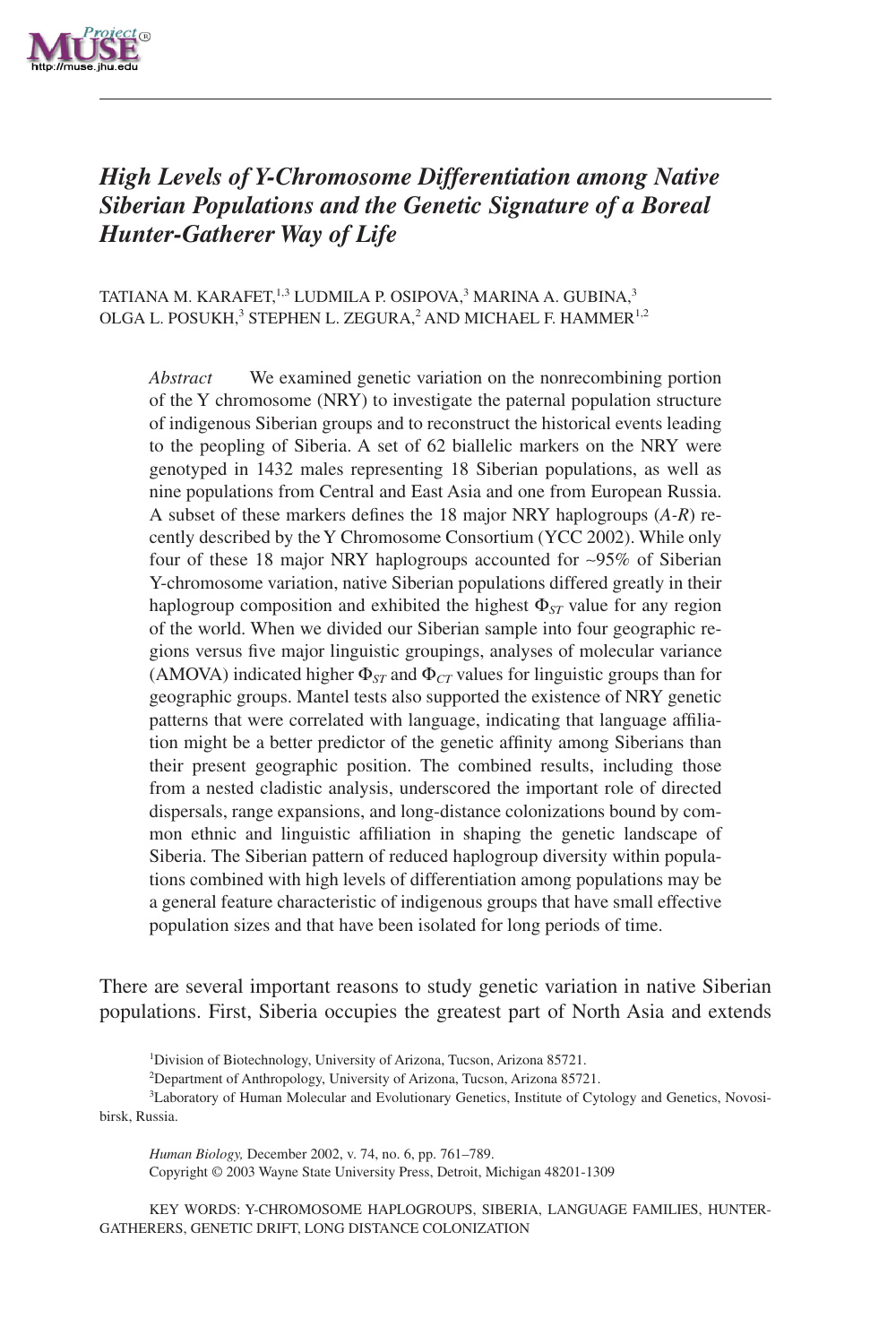from the Ural Mountains in the west to the Pacific watershed in the east and from the Arctic Ocean in the north to Kazakhstan, Mongolia, and China in the south. As such, it forms an important geographic link between the Asian and North American continents and between North Asia and the Japanese Archipelago. Because Siberia serves as a source and/or transit point for human dispersals to the Americas and to Japan, it is crucial that this region's own settlement history be understood so that testable data-based migration models can be formulated for both gateway and destinations. Second, Siberia is among the few places in the world where, until recently, most people lived a foraging lifestyle. Siberia's economic and cultural patterns have links traceable to Paleolithic and Neolithic subsistence strategies (Rychkov and Sheremet'eva 1980). Population density in Siberia has been quite low partly because of resource limitations, and traditional Siberian life-ways reflect common features of hunter-gatherer existence throughout much of the Arctic and sub-Arctic ecosystems. Thus, it has been postulated that surveys of genetic variation in indigenous groups (such as those in Siberia) will provide the opportunity to investigate aspects of population structure that have characterized humans from the Pleistocene to the present (Birdsell 1973; Cavalli-Sforza 1986). These surveys will also help to test archaeological- and language-based hypotheses about the history of Siberian populations.

The archaeological record suggests that the early settlement of Siberia was a complex, lengthy process with at least four proposed source regions: Central Asia, Mongolia, North China, and southern Russia/eastern Europe (Okladnikov 1981, 1983; Vasil'ev 1993; Derev'anko 1998a). The first Siberian Paleolithic archaeological site was discovered in 1871 (Derev'anko 1998a). Although a considerable amount of material has been unearthed since then, controversy and unsolved problems complicate the interpretation of Siberian ancient remains. For instance, the precise antiquity of a human presence in the Arctic is still an open question. The earliest  $C<sup>14</sup>$ -dated Asian Upper Paleolithic industries occur in the Altai Mountains of Southwest Siberia at  $43,300 \pm 1,600$  years BP (Goebel et al. 1993; Kuzmin and Orlova 1998). There are indications of earlier habitations; however, neither the site chronologies nor the identities of the tools (or tool-makers) have been sufficiently clarified to permit their wide acceptance.

The recorded history of Siberia begins with the Russian invasions in the late 16th century AD. Today, 31 different populations are indigenous to Siberia, of which 26 are considered to be small "ethnic" groups. These small ethnohistoric/ linguistic groups constitute only 2% of the population in Siberia. While it is estimated that the number of linguistic communities encountered by early Russian colonists was on the order of 120 (Levin and Potapov 1964), today there are only approximately 35 indigenous languages recognized in Siberia. Although differing in their origin, language, and culture, most Siberian populations are characterized by common types of economic activities involving hunting, fishing, reindeer breeding, and cattle herding. These traditional occupations are closely linked to nomadic and seminomadic ways of life. Most Siberian indigenous groups share a number of common sociocultural features such as clan structure, polygamous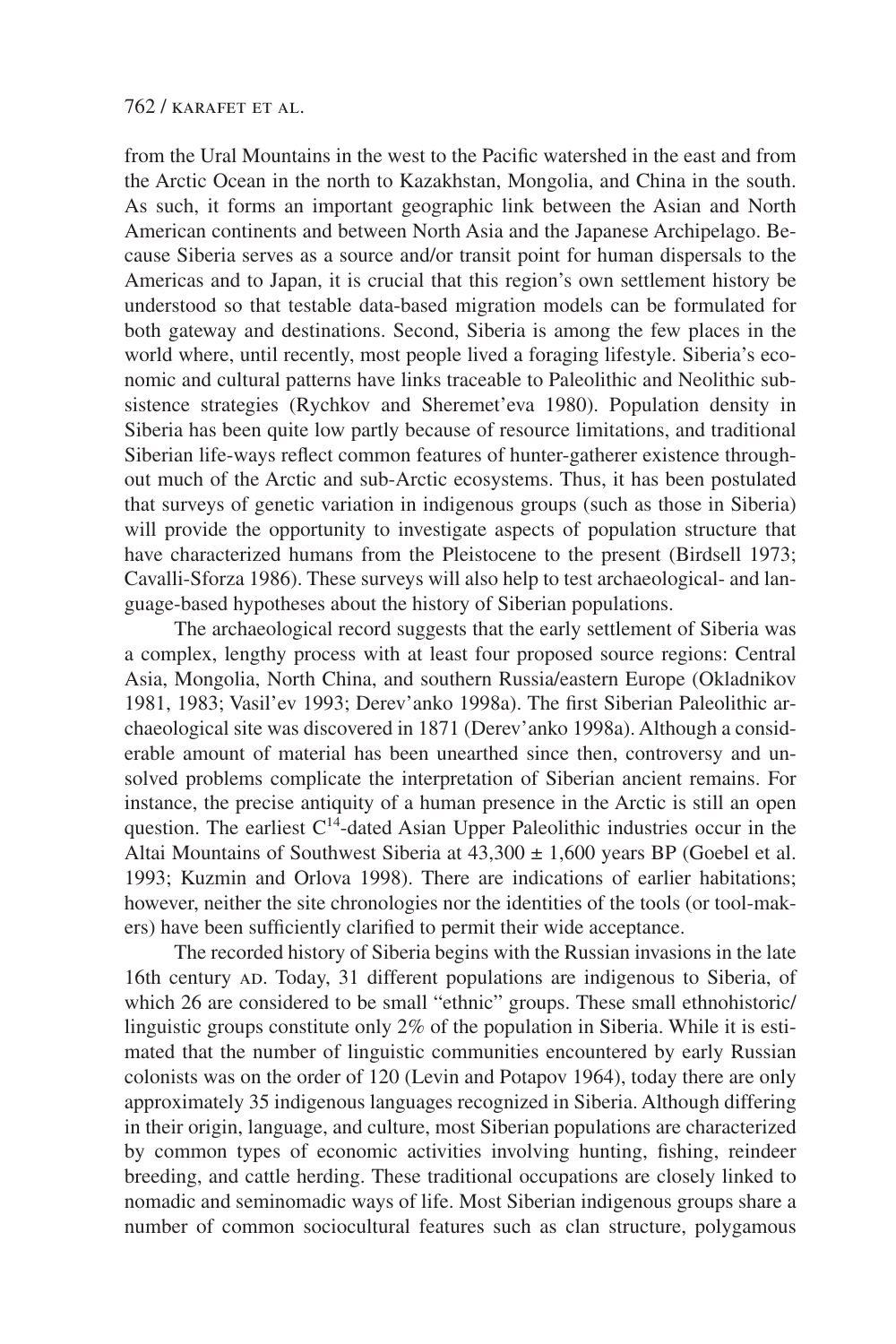marriages, the levirate (the compulsory marriage of a widow to a younger brother of her deceased husband), and a high level of endogamy. Until the 1970s many Siberian peoples had not experienced much gene flow from nonnative populations, although interindigenous population gene flow seems to have been more common.

Earlier genetic studies based on blood groups and classical markers consistently showed a high degree of between-group heterogeneity for Siberian populations often attributed to low population densities (Rychkov and Sheremet'eva 1980; Szathmary 1981; Sukernik et al. 1986; Posukh et al. 1990; Novoradovsky et al. 1993; Cavalli-Sforza et al. 1994; Osipova et al. 1996), as well as the existence of statistically significant relationships among geographic, linguistic, and genetic variation (Crawford and Enciso 1982; Cavalli-Sforza et al. 1994; Karafet et al. 1994), and a clear demarcation line between eastern and western Siberian populations (Sukernik et al. 1978, 1981; Karafet et al. 1981; Szathmary 1981; Osipova et al. 1996).

Recent genetic surveys of Siberian populations have mainly involved the haploid regions of the genome, and have primarily focused on the peopling of the Americas (Shields et al. 1993; Torroni et al. 1993; Karafet et al. 1997, 1999; Lell et al. 1997, 2002; Starikovskaya et al. 1998; Santos et al. 1999; Derenko et al. 2001), on the history of early human migrations in Eurasia (Zerjal et al. 1997, 1999) and East Asia (Su et al. 2000; Ke et al. 2001), or on particular regions of Siberia (Schurr et al. 1999; Derenko et al. 2000a, b; Stepanov and Puzyrev 2000; Pakendorf et al. 2002). Mitochondrial DNA (mtDNA) studies revealed that modern indigenous southern Siberian populations show traces of an eastward expansion from Central Asia (Derenko et al. 2000a, b), while eastern Siberian populations from the Kamchatka Peninsula and the Amur River/Sea of Okhotsk region have stronger genetic affinities with East Asian populations (Schurr et al. 1999). The NRY study of Su et al. (1999) suggested that mainland Southeast Asia was the homeland for all eastern Asian populations including those now living in Siberia, while that of Karafet et al. (2001) underscored an important role for Central Asia in the early peopling of Siberia.

Because the NRY is subject to higher levels of genetic drift than other regions of the genome (Hammer and Zegura 1996), it is an excellent tool for detecting between-group variation and for reconstructing the history of human migrations. This study was designed to characterize patterns of NRY variation in a set of contemporary hunter-gatherers and to provide a baseline for similar comparisons of other hunter-gatherer groups. In addition to technology and economy there are a number of supplementary factors that contribute to population structure (Fix 1999). For instance, geographic barriers and cultural/ethnic/language boundaries are well-recognized phenomena that limit migration. Below we examine large-scale patterns of SNP variation on the Y chromosomes of North Asians, including markers that define all 18 major haplogroups on the recently published Y Chromosome Consortium haplogroup tree (YCC 2002), to investigate (1) the population structure of Siberian foraging groups; (2) the correspondences among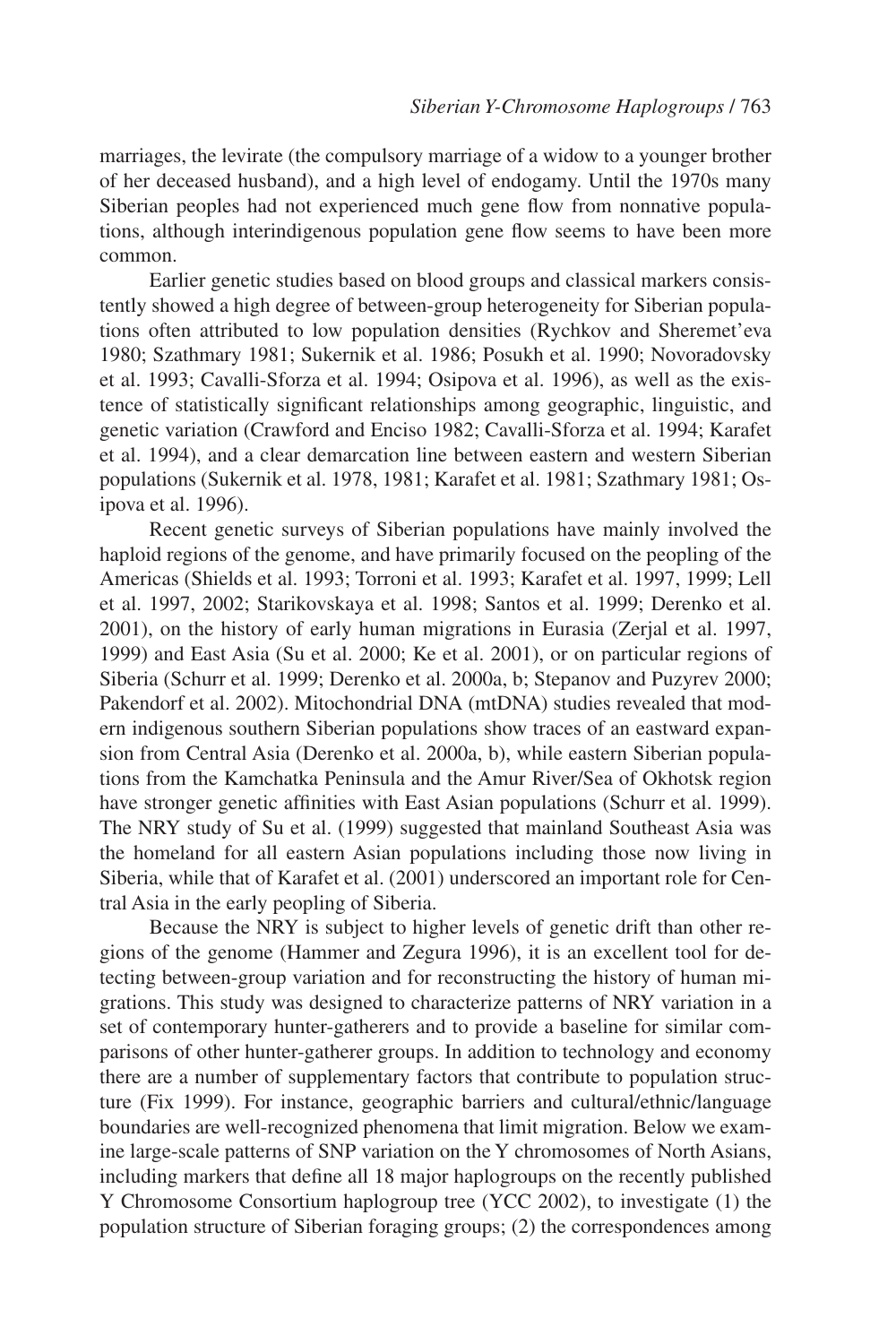genetic, linguistic, and geographic variation; and (3) the history of the early colonization of Siberia.

# **Subjects and Methods**

**Populations and DNA Samples.** We analyzed 62 binary polymorphisms on the Y chromosomes of 902 males from 18 Siberian populations. Ten additional populations thought to have had contacts with Siberian groups were also included in our analyses. Thus, our total sample comprises 1432 Y chromosomes from 28 populations. These 28 populations were divided into six regional groupings based on arbitrary geographic criteria as follows: (1) Northwest Siberia (10 groups), (2) Central-South Siberia (6 groups), (3) Northeast Siberia (4 groups), (4) Central Asia (5 groups), (5) East Asia (2 groups), and (6) European Russia (1 group). The approximate geographic locations of the sampling sites are shown in Figure 1.



**Figure 1.** Map of 27 North Asian sampling localities divided into five regional groupings. See Table 1 for names, sizes, and linguistic affiliations of population samples. The European Russian population (28) representing the sixth regional grouping is not shown.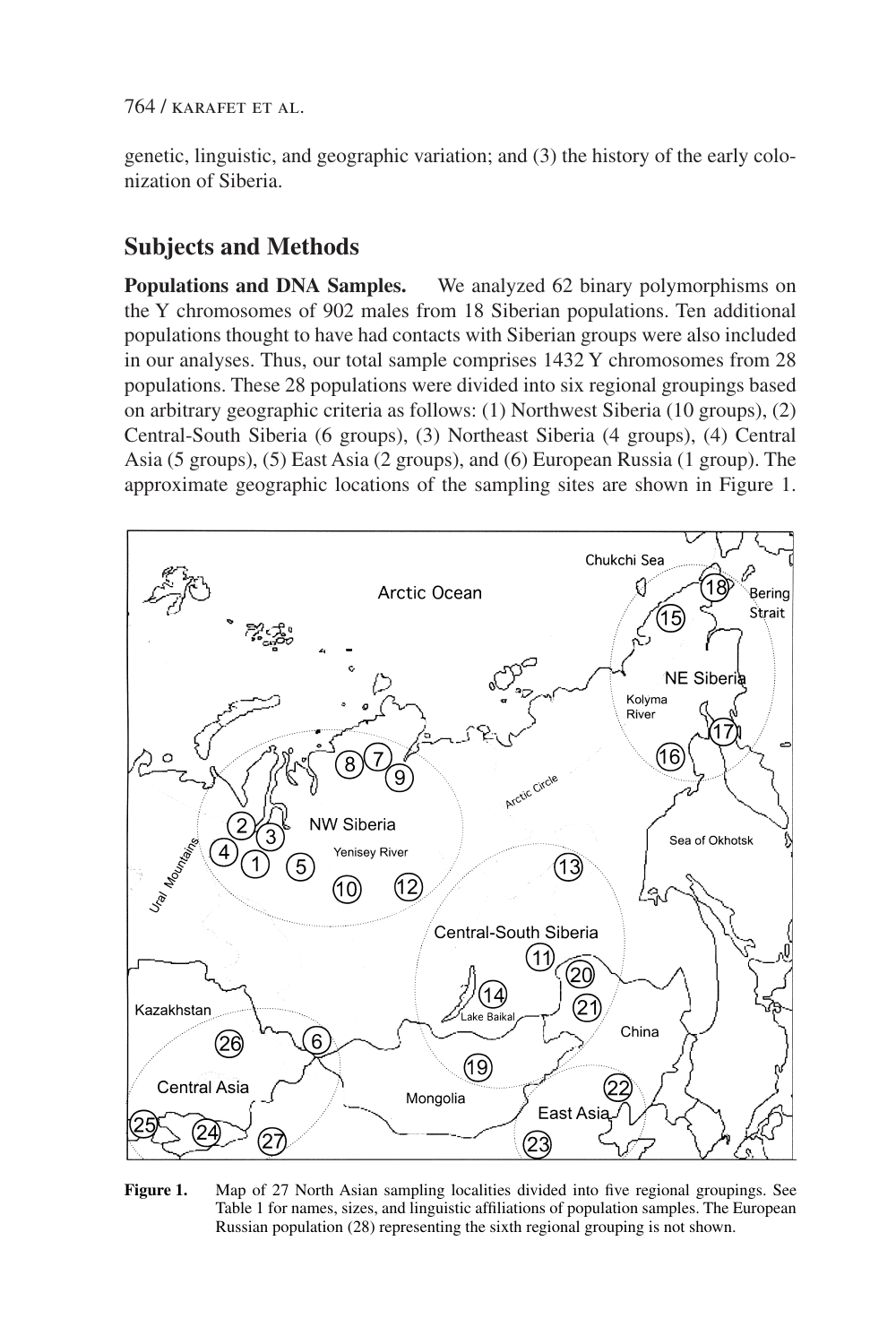Regional geographic membership, linguistic affiliations, sample sizes, population size estimates, genetic diversity statistics, and three-letter and numerical population codes are given in Table 1. Note that in accord with Russian ethnographic tradition, the Altais in the Central Asia geographic grouping are considered to be "Siberians" for all ensuing statistical analyses, while the Mongolians, Chinese Evenks, and Oroqens in the Central-South Siberia regional grouping are not. Many of the samples analyzed here were included in our previous studies (Karafet et al. 1999, 2001; Hammer et al. 2001). New samples from the Khants, Komi, Nganasans, Dolgans, and Entsi were collected by T. Karafet and L. P. Osipova of the Institute of Cytology and Genetics in Novosibirsk with informed consent during 1999–2000 in the Yamal-Nenets and Taymyr Autonomous Districts. Additional genomic DNAs from the Kets, Forest Nentsi, and Yakut-Sakha populations were collected by the laboratory of L. P. Osipova in Russia. All samples were collected in traditional settlements. Demographic and pedigree data were obtained along with blood samples. From demographic and genealogical information we were able to identify paternally unrelated males (for at least three to six generations). All sampling protocols were approved by the Human Subjects Committee at the University of Arizona.

**Genetic Markers.** The polymorphic sites in our survey included a set of 52 previously published binary NRY markers (Karafet et al. 2001). Additionally, we genotyped seven polymorphisms (M52, M60, M86, M91, M128, M178, and M201) reported by Underhill et al. (2000), the LLY22g polymorphism (Zerjal et al., in preparation), and two newly discovered polymorphisms (see below). These last three markers represent subclades of three common haplogroups found in North Asia (Karafet et al. 2001) and should provide useful information to address questions about the population structure and history of Siberian peoples. The C→T transition at M86 was genotyped by digestion with the *Dra*I enzyme (New England Biolabs), the  $T\rightarrow C$  transition at M178 was typed using allele-specific polymerase chain reaction (PCR), and the other five M markers were typed as reported in Underhill et al. (2000, 2001). Information for typing LLY22g will be presented by Zerjal et al. elsewhere. We followed the hierarchical typing strategy explained in Underhill et al. (2000) and Hammer et al. (2001), wherein additional genotyping of a sample was restricted to markers on the appropriate branch of the haplogroup tree.

We also typed a G→A transition at position 72,425 of the arylsulfatase D pseudogene (*ARSDP*) and a C→T transition at position 20,784 of the 16E4 clone (AC003094). These two new mutations (subsequently referred to as P36 and P43, respectively) were discovered in a panel of 57 Y chromosomes from sub-Saharan Africa, Asia, Europe, Oceania, and the Americas (Hammer et al. 2001) using denaturing high performance liquid chromatography (DHPLC). The P36  $G \rightarrow A$  mutation was typed by allele-specific PCR. The following primers were used to amplify the 238–base pair (bp) allele-specific band: P36U (5′-TGAAG-GACAGTAAGTACACA-3′), P36AL (5′-TATCTATCCATTATTCTCTCTA-3′),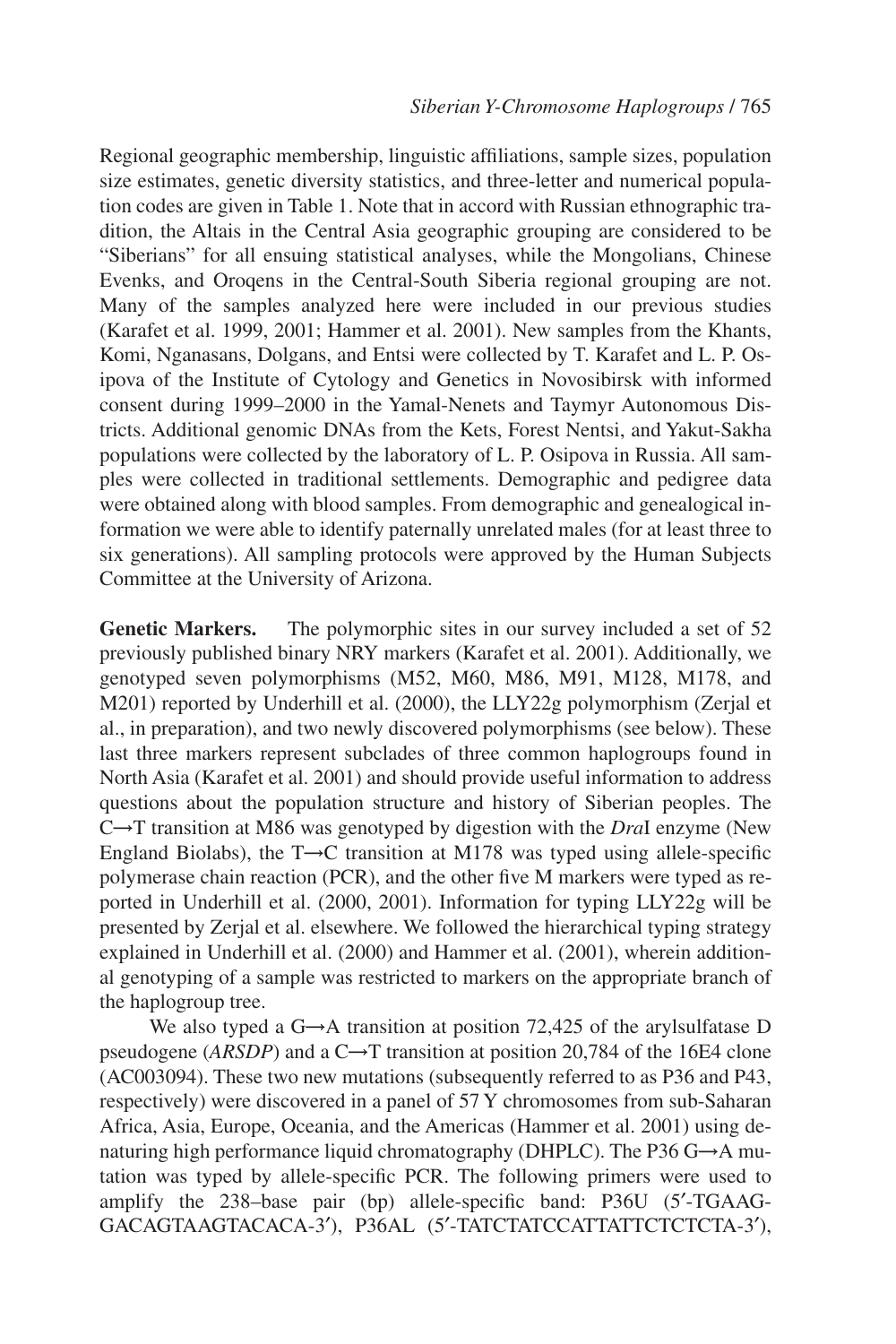|                                   | Table 1. Sample Composition, Linguistic Affiliations, and Genetic Diversity for 28 Populations |                 |                        |                 |                 |
|-----------------------------------|------------------------------------------------------------------------------------------------|-----------------|------------------------|-----------------|-----------------|
| Population                        | Linguistic Affiliation <sup>a</sup>                                                            | Sample<br>Size  | Population<br>$Size^b$ | $h \pm SE$      | $p \pm SE$      |
| Northwest Siberia $(n = 534)$     |                                                                                                |                 |                        |                 |                 |
| 1. Forest Nentsi (FNE)            | Jralic (N. Samoyed)                                                                            |                 | 1,500                  | $0.55 \pm 0.00$ | $.66 \pm 0.10$  |
| 2. Tundra Nentsi (TNE)            | Uralic (N. Samoyed)                                                                            | 59              | 10,000                 | $0.39 \pm 0.01$ | $1.22 \pm 0.10$ |
| 3. Komi (KOM)                     | Jralic (Finno-Ugric)                                                                           | 28              | 7,000                  | $0.62 \pm 0.01$ | $2.78 \pm 0.29$ |
| Khants (KHA)<br>$\frac{1}{4}$     | Jralic (Finno-Ugric)                                                                           | 47              | 22,300                 | $0.71 \pm 0.00$ | $3.29 \pm 0.25$ |
| Selkups (SEL)<br><sub>10</sub>    | Uralic (S. Samoyed)                                                                            | 131             | 2,000                  | $0.52 \pm 0.00$ | $2.23 \pm 0.11$ |
| 7. Nganasans (NGA)                | Jralic (N. Samoyed)                                                                            | 38              | 750                    | $0.20 \pm 0.01$ | $1.02 \pm 0.11$ |
| 8. Entsi (ENE)                    | Uralic (N. Samoyed)                                                                            |                 | 120                    | $0.58 \pm 0.06$ | $1.39 \pm 0.31$ |
| 9. Dolgans (DOL)                  | Altaic (Turkic)                                                                                | 67              | 6,600                  | $0.78 \pm 0.00$ | $5.93 \pm 0.35$ |
| 10. Kets (KET)                    | Yeniseian (isolate)                                                                            | $\frac{8}{3}$   | 500                    | $0.12 \pm 0.01$ | $0.96 \pm 0.10$ |
| 12. Western Evenks (WEV)          | Altaic (Tungus)                                                                                | $\frac{8}{1}$   | 29,000                 | $0.65 \pm 0.01$ | $3.78 \pm 0.45$ |
| Central-South Siberia $(n = 402)$ |                                                                                                |                 |                        |                 |                 |
| 11. Eastern Evenks (EEV           | Altaic (Tungus)                                                                                | 78              | 29,000                 | $0.65 \pm 0.01$ | $4.55 \pm 0.27$ |
| 13. Yakuts-Sakha (YAK)            | Altaic (Turkic)                                                                                | 35              | 296,000                | $0.11 \pm 0.01$ | $1.00 \pm 0.12$ |
| 14. Buryats (BUR)                 | Altaic (Mongolian)                                                                             | $\overline{8}$  | 314,000                | $0.61 \pm 0.00$ | $4.25 \pm 0.24$ |
| 19. Mongolian-Khalks (MON)        | Altaic (Mongolian)                                                                             | 145             | 1,500,000              | $0.82 \pm 0.00$ | $4.91 \pm 0.20$ |
| 20. Chinese Evenks (CEV)          | Altaic (Tungus)                                                                                | $\Theta$        | 26,000                 | $0.86 \pm 0.01$ | $5.54 \pm 0.43$ |
| 21. Oroqens (ORO)                 | Altaic (Tungus)                                                                                |                 | 7,000                  | $0.49 \pm 0.02$ | $1.71 \pm 0.22$ |
| Northeast Siberia $(n = 76)$      |                                                                                                |                 |                        |                 |                 |
| 15. Yukaghirs (YUK                | Uralic (Yukaghir)                                                                              |                 | $\overline{100}$       | $0.82 \pm 0.02$ | $5.13 \pm 0.81$ |
| 16. Evens (EVN)                   | Altaic (Tungus)                                                                                | $\overline{5}$  | 17,000                 | $0.60 \pm 0.02$ | $3.88 \pm 0.36$ |
| 17 Koryaks (KOR)                  | Chukchi-Kamchatkan (Chukchi)                                                                   | 12 <sub>2</sub> | 8,900                  | $0.80 \pm 0.02$ | $5.36 \pm 0.80$ |
| 18. Eskimos (ESK)                 | Eskimo-Aleut (Yupik)                                                                           |                 | 600                    | $0.64 \pm 0.02$ | $3.10 \pm 0.36$ |
| East Asia $(n = 96)$              |                                                                                                |                 |                        |                 |                 |
| 22. Manchu (MAN)                  | Altaic (Manchu)                                                                                | 52              | 9,820,000              | $0.88 \pm 0.00$ | $4.44 \pm 0.31$ |
| 23. Northern Han (NHA)            | Sino-Tibetan                                                                                   | $\frac{4}{4}$   | 1,042,482,000          | $0.80 \pm 0.01$ | $2.98 \pm 0.24$ |

Table 1. Sample Composition, Linguistic Affiliations, and Genetic Diversity for 28 Populations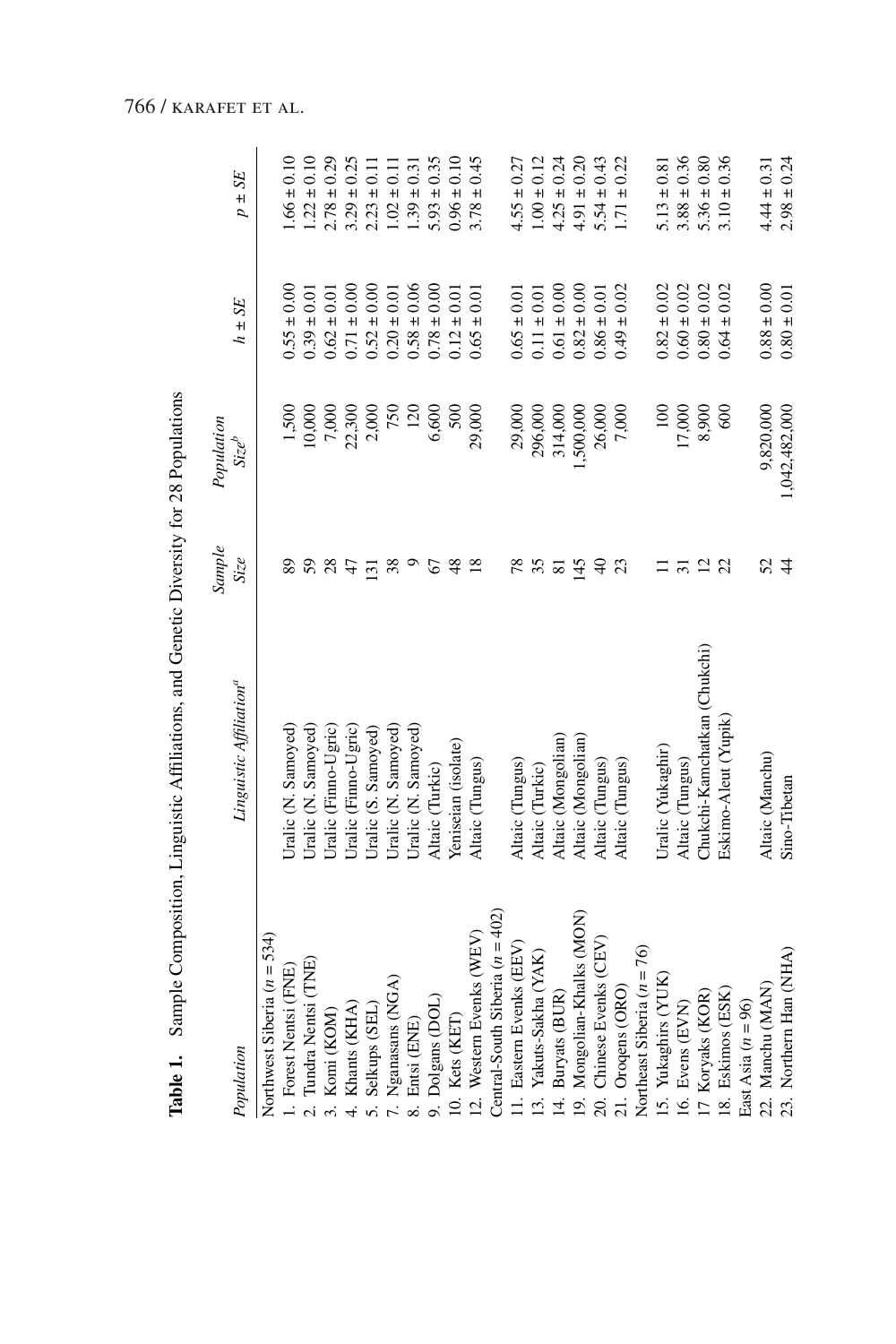| Central Asia $(n = 263)$                               |                                                                                                         |                  |                 |                 |
|--------------------------------------------------------|---------------------------------------------------------------------------------------------------------|------------------|-----------------|-----------------|
| 6. Altais (ALT)                                        | Altaic (Turkic)                                                                                         | 57,000           | $0.72 \pm 0.00$ | $4.77 \pm 0.24$ |
| 24. Uzbeks (UZB)                                       | Altaic (Turkic)                                                                                         | <b>0.200,000</b> | $0.92 \pm 0.01$ | $.26 \pm 0.35$  |
| 25. Kirghiz (KIR)                                      | Altaic (Turkic)                                                                                         | 1,500,000        | $0.62 \pm 0.04$ | $4.00 \pm 0.59$ |
| 26. Kazakhs (KAZ)                                      | Altaic (Turkic)                                                                                         | 1,200,000        | $0.89 \pm 0.01$ | $19 \pm 0.47$   |
| 17. Uygurs (UYG)                                       | Altaic (Turkic)                                                                                         | 7,200,000        | $0.01 \pm 0.00$ | $4.86 \pm 0.29$ |
| European Russia $(n = 61)$                             |                                                                                                         |                  |                 |                 |
| 28. Russians (RUS)                                     | Indo-European                                                                                           | 107,000,000      | $0.76 \pm 0.01$ | $3.93 \pm 0.26$ |
| a. See Ruhlen (1991); Ruhlen (1998); Greenberg (2000). | b. See Ruofu and Yip $(1993)$ ; Karafet et al. $(1994)$ ; formal census data and unpublished estimates. |                  |                 |                 |

*Siberian Y-Chromosome Haplogroups* / 767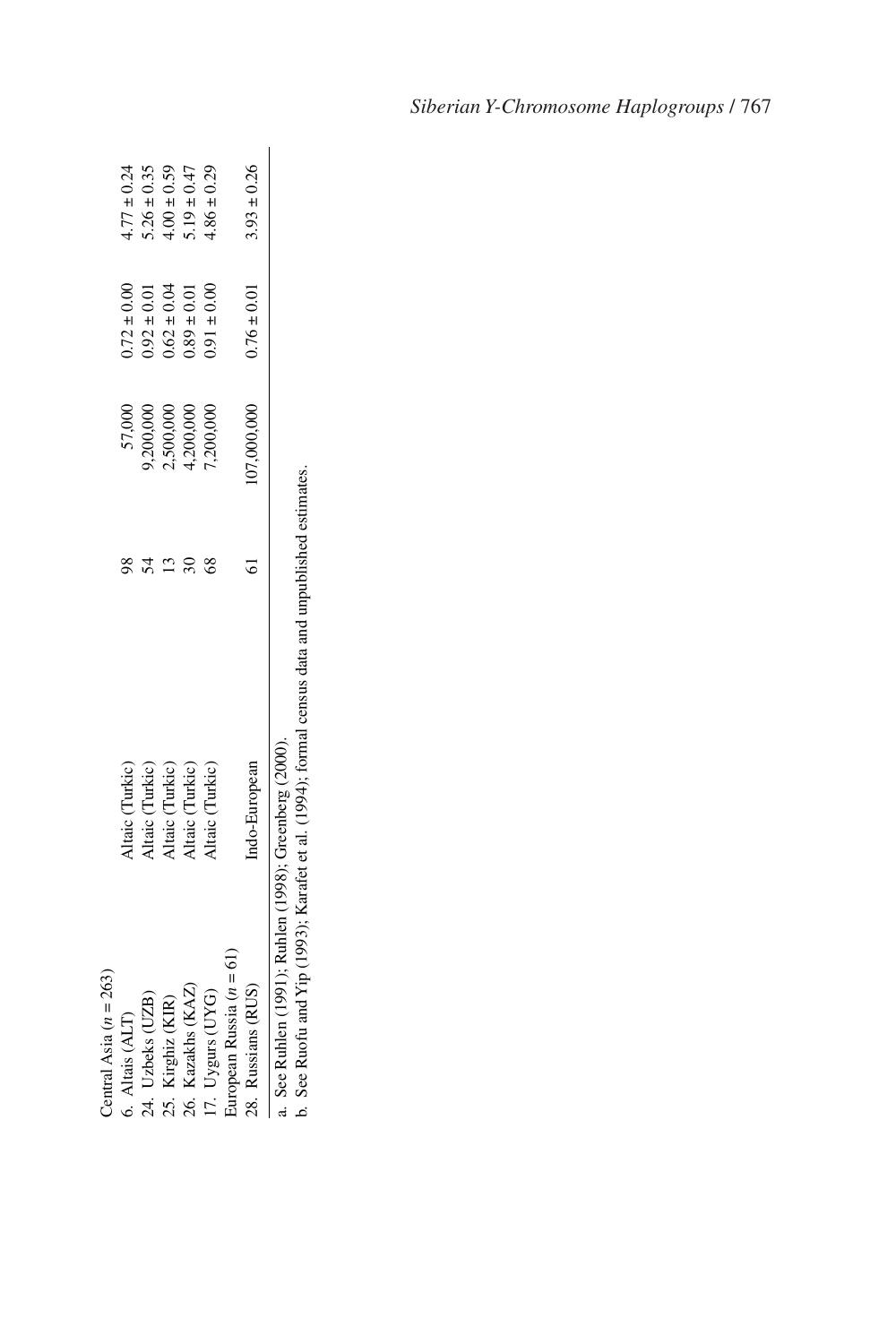and the 553-bp control band: U (5′-ACCCTTCCCTTCATATTTT-3′), L (5′- GGCATAAACTACCTGGAAA-3′). Ten ng of genomic DNA was amplified in 15 µL final volume containing 0.2 m*M* of each dNTP, 1 µ*M* of each primer, 0.046 µ*M* of TaqStart Antibody (Clontech), 0.0016 µ*M* of Taq DNA polymerase (Eppendorf), 3.0 m*M*  $MgCl<sub>2</sub>$ , 50 m*M* KCl, and 10 m*M* Tris-HCl (pH 8.3). The cycling conditions were 94°C for 3 min, followed by 20 touchdown cycles with –0.5°C/cycle increments at 94°C, 63°→53°C, 72°C for 30 s, then 20 cycles of standard amplification at 94°C, 53°C, 72°C for 30 s, with final extension step at 72°C for 2 min.

A 519-bp segment encompassing the polymorphic site at P43 was PCR-amplified using the following primer pairs: P43-R (5′-GAAGCAATACTCT-GAAAAGT-3′) and P43-F (5′-TTTGGAGGGACATTATTCTC-3′). The PCR conditions for this amplification were 94°C for 3 min, followed by 35 cycles at 94 $\degree$ C, 53 $\degree$ C, 72 $\degree$ C for 30 s, with final extension step at 72 $\degree$ C for 2 min. Reactions were run in a final volume of 15 µL containing 10 ng of genomic DNA, 0.2 m*M* each dNTP, 1 µ*M* each primer, 0.046 µ*M* of TaqStart Antibody, 0.0016 µ*M* of Taq DNA polymerase, 4.0 m*M* MgCl<sub>2</sub>, 50 m*M* KCl, and 10 m*M* Tris-HCl (pH 8.3). The P43 C $\rightarrow$ T polymorphism at position 268 was genotyped by digestion with the *Nla*III enzyme.

**Terminology.** We follow the terminology recommended by the Y Chromosome Consortium (YCC 2002) for naming NRY lineages. A cladistic tree of lineages defined by mutational events on the NRY can be seen as a series of nested monophyletic clades. A hierarchical system was devised by the YCC (2002) to enable clades at all levels of the nested series to be named unambiguously with respect to the markers typed in any particular study. Capital letters A-R are used to identify 18 major clades or haplogroups. The letter Y is reserved for the most inclusive haplogroup encompassing the entire tree. Lineages that are not defined on the basis of a derived character represent interior nodes of the tree and are potentially paraphyletic (i.e*.*, comprised of basal lineages and monophyletic subclades). Thus, the term "paragroup" rather than haplogroup is used to describe these lineages. Paragroup names are distinguished by using the \* star symbol. Lineages excluded from a haplogroup/paragroup are listed after an initial "x" symbol within parentheses after the name of the haplogroup/paragroup (or the last derived marker in the case of the mutation-based nomenclature). We opted to omit the "x" notation and parenthetical system for mutation-based names. See Table 2 for a list of the lineage- and mutation-based names of the Siberian haplogroups/paragroups defined by the markers used in this study.

**Statistical Analyses.** Population genetic structure indices (molecular variances and  $\Phi$  statistics) and measures of haplogroup diversity including Nei's heterozygosity (*h*) and the mean number of pairwise differences among haplogroups (*p*) were estimated by ARLEQUIN 2.000 software (Schneider et al. 2000). Both haplogroup frequencies and molecular differences among haplogroups are taken into account with this approach. Variance components due to different sources of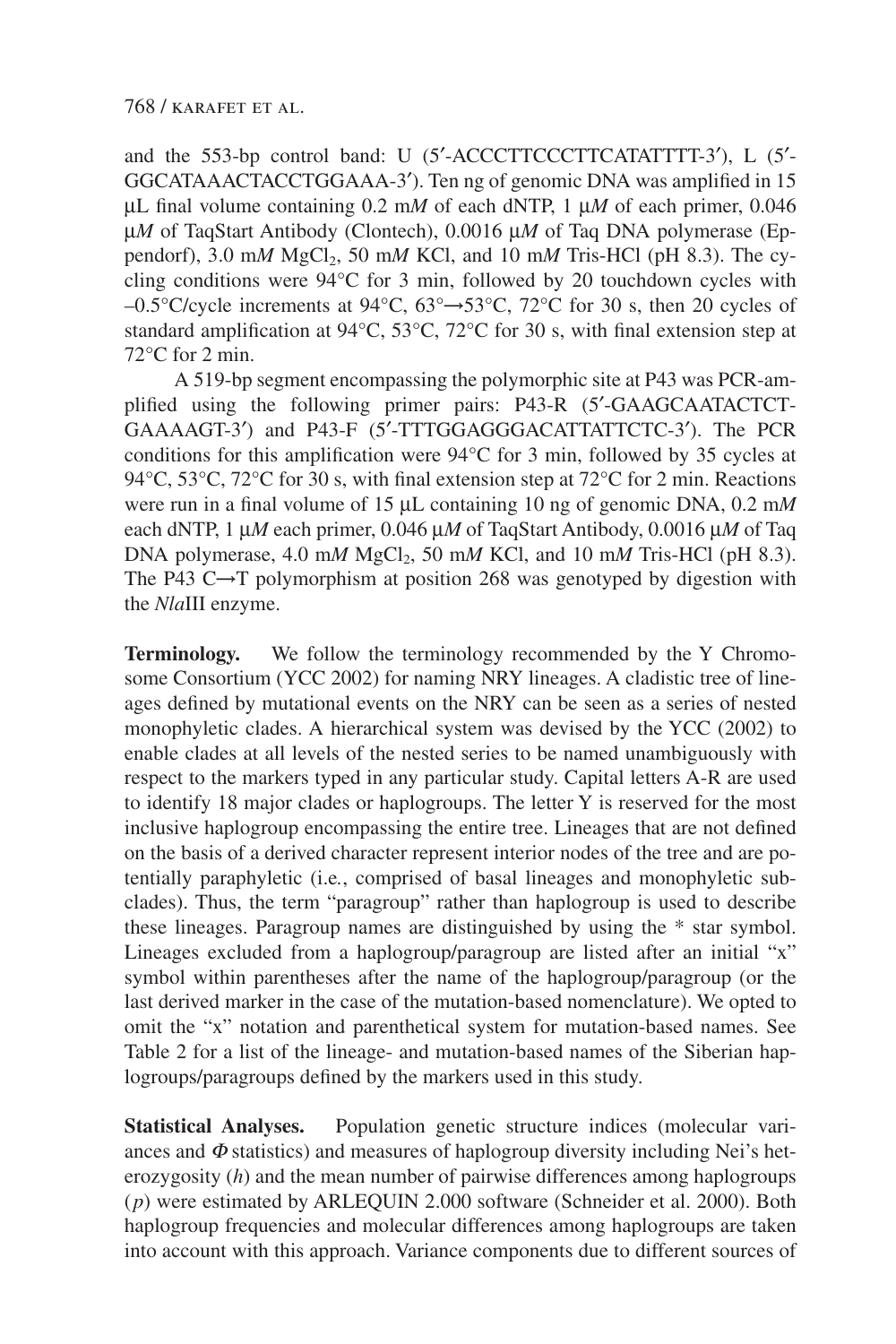| Lineage-Based     | <b>Mutation-Based</b> | Derived           |                           |
|-------------------|-----------------------|-------------------|---------------------------|
| Name              | Name <sup>a</sup>     | State at          | Ancestral State at        |
| $C3*(xC3c)$       | $C-M217*$             | M217              | M86                       |
| C3c               | C-M86                 | M86               |                           |
| $D^*(xD1)$        | D-M174*               | M174              | M15                       |
| $E3*(xE3a)$       | $E-P2*$               | P <sub>2</sub>    | P <sub>1</sub>            |
| $F^*(xG,H,I,J,K)$ | $F-P14*$              | P <sub>14</sub>   | M201, P19, 12f2a, M9, M52 |
| $G^*(xG2)$        | $G-M201*$             | M201              | P <sub>15</sub>           |
| $I^*(xI1b)$       | $I-P19*$              | P <sub>19</sub>   | P37b                      |
| 11 <sub>b</sub>   | $I-P37b$              | P <sub>37</sub> b |                           |
| $J2*(xJ2e)$       | J-M172*               | M172              | M12                       |
| J2e               | J-M12                 | M12               |                           |
| $K^*(xL,M,N,O,P)$ | $K-M9*$               | M <sup>9</sup>    | LLY, M20, M4, M175, P27   |
| $N^*$             | $N-LLY22g*$           | LLY22g            | P43, Tat, M128            |
| N <sub>2</sub>    | $N-P43$               | P43               |                           |
| N3a               | N-M178                | M178              |                           |
| O <sub>1</sub>    | O-M119                | M119              |                           |
| $O3*(xO3c,O3e)$   | $O-M122*$             | M122              | LINE-1, M134              |
| O3e               | O-M134                | M134              |                           |
| O3c               | O-LINE-1              | LINE-1            |                           |
| $Q^*(xQ3)$        | $O-P36*$              | P36               | M <sub>3</sub>            |
| Q <sub>3</sub>    | $Q-M3$                | M <sub>3</sub>    |                           |
| $R^*$             | R-M207*               | M207              | M173                      |
| R <sub>1</sub> a  | $R-SRY10831b$         | $SRY_{10831b}$    |                           |
| R1b               | $R-P25$               | P <sub>25</sub>   |                           |

**Table 2.** Lineage- and Mutation-Based Names of 23 Siberian Haplogroups/Paragroups in Figure 1

a. Abbreviated without parenthetical system.

variation were estimated, and their significances were tested using a nonparametric permutation procedure. The relationships among genetic, geographic, and linguistic structure were assessed by the Mantel test also employing ARLEQUIN 2.0 software. Geographic distances were calculated between populations from latitude and longitude data for the sample sites. The matrix of pairwise linguistic distances among populations was constructed according to the method described by Excoffier et al. (1991) and Poloni et al. (1997). Language classifications were adopted primarily from Ruhlen (1991). Populations related within a linguistic family were set to distances from 0 to 5. A distance of 6 was assigned to any pair of populations belonging to different language families. We performed nonmetric multidimensional scaling (MDS) (Kruskal 1964) on Slatkin's linearized <sup>Φ</sup>*ST* distances using the software package NTSYS (Rohlf 1998). Multidimensional scaling is an ordination technique that transforms a similarity-dissimilarity matrix into distances in a Euclidean n-dimensional graph. The goodness of fit between the distances in the graphic configuration and the monotonic function of the original distances is measured by a statistic called "stress." Spatial autocorrelation analysis was performed using the autocorrelation index for DNA analysis (AIDA)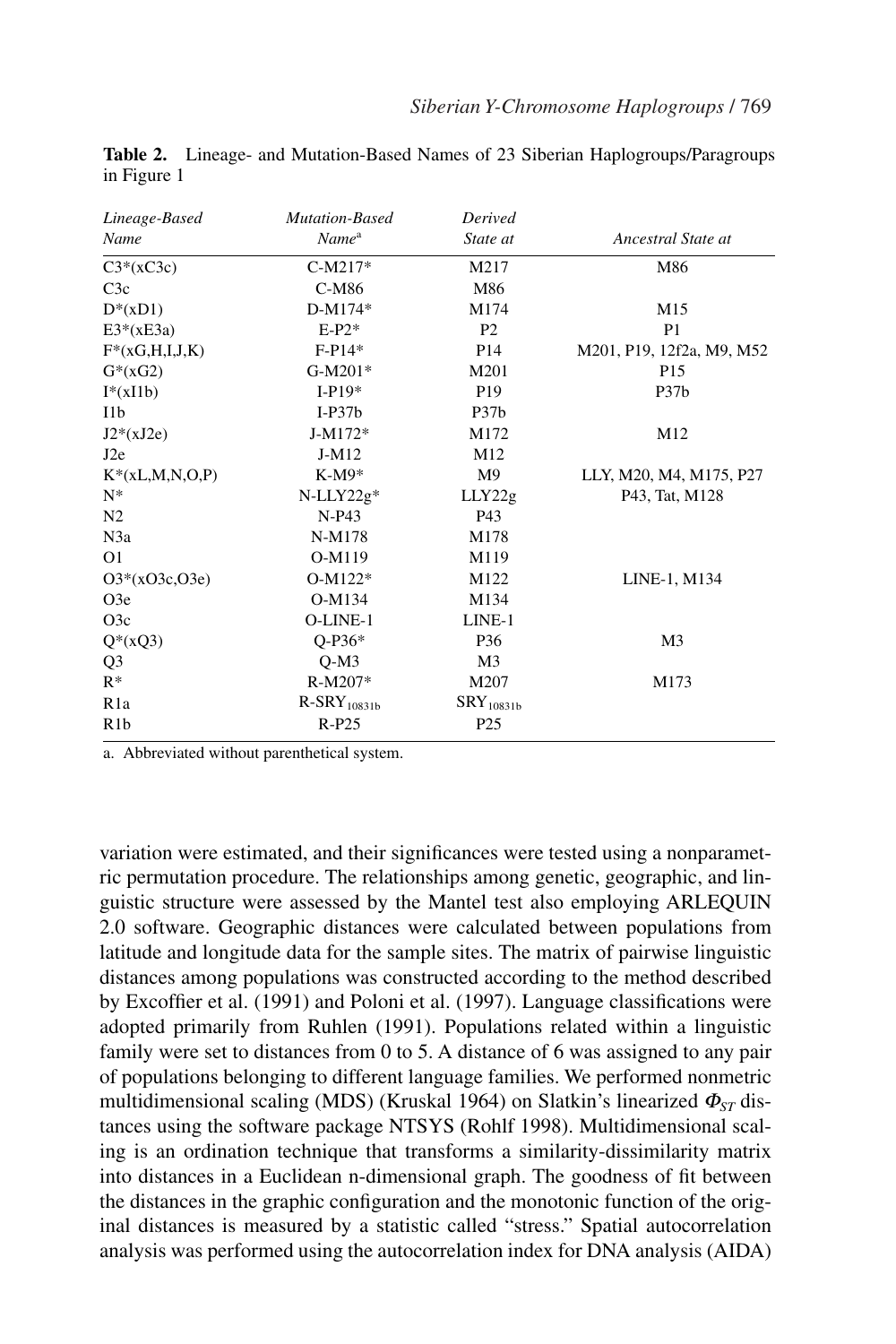(Bertorelle and Barbujani 1995). AIDA is a form of spatial autocorrelation analysis that summarizes genetic variation among individuals as a function of their distance in space. Measures of molecular similarity are estimated within arbitrary intervals, and their departure from null expectations is tested by randomization. Two populations are considered similar if the same haplogroups occur at similar frequencies in the two localities, and when the haplogroups differ by only a small number of substitutions. Much like correlation coefficients, autocorrelation statistics are positive when individuals are genetically similar at a certain distance, are negative when they are dissimilar, and are expected to be zero under the hypothesis of spatial randomness. A haplotype-based analog to Moran's I, symbolized as II, was employed as the measure of spatial effects on haplogroup frequencies (Fix 1999). We used a method developed by Harpending and Ward (1982) to estimate the relative roles of genetic drift and founder effect versus gene flow in causing population differentiation. Under their model, genetic heterozygosity is negatively correlated with genetic distances from the gene frequency centroid (the overall mean gene frequencies of the population system). Those populations that have undergone systematic migrations will show greater heterozygosity than predicted by the regression line, while those groups that are more isolated will exhibit lower-than-predicted heterozygosity. The ANTANA program computed these distances from the centroid (Harpending and Rogers 1984). We used Geodis, version 2.0 (Posada et al. 2000) to conduct Nested Cladistic Analysis (NCA). This method attempts to clarify statistically significant associations between haplogroups and geography in terms of population history and population structure factors. The null hypothesis of NCA is that there is no association between haplogroups and geographic location. When this hypothesis is rejected, a decision key is used to discriminate among the various population structure processes (i.e*.*, recurrent gene flow restricted by isolation by distance versus long-distance dispersal) and/or population history events (i.e., contiguous range expansion, longdistance colonization, or fragmentation). The mean and standard deviation of the time to the most recent common ancestral (TMRCA) Y-chromosome sequence, as well as the ages of each of the mutations in our cladogram, were estimated using the program GENETREE (Karafet et al. 1999; Bahlo and Griffiths 2000).

## **Results**

**NRY Haplogroup/Paragroup Distribution in Siberia.** Figure 2 presents an evolutionary tree showing the relationships among 56 global haplogroups/paragroups defined by 62 binary markers. This tree reflects the new YCC standardized hierarchical nomenclature system (YCC 2002). The 23 haplogroups/paragroups present in the 18 Siberian populations fall into 12 of the 18 major haplogroup divisions. We refer to each haplogroup/paragroup using the appropriate capital letter followed by a dash and the name of the terminal mutation that defines a given haplogroup (see YCC 2002 for a complete description of this shorthand "muta-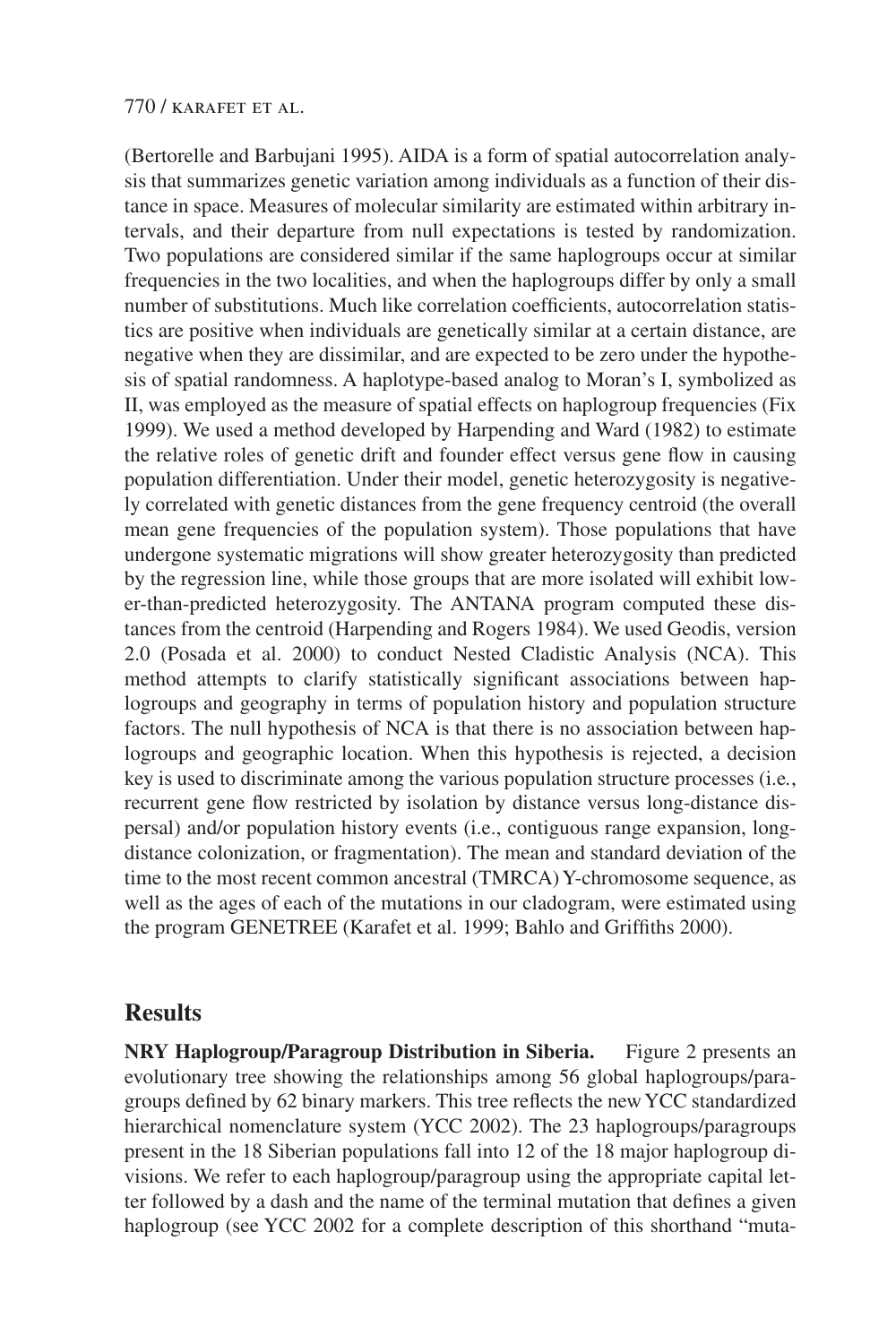

Figure 2. Evolutionary tree for 56 NRY haplogroups/paragroups. The root of the haplogroup tree is denoted by an arrow. The 62 mutational events are shown by cross-hatches. Capital letters *A-R* correspond to 18 major haplogroups (YCC 2002) and are placed on the tree in proximity to the mutation defining the respective major clade. Three paragroups (*F\*, K\*,* and *P\**) represent internal nodes on the tree (YCC 2002). Haplogroups/paragroups are coded in black, white, and two shades of gray according to geographic region (see figure for key); open circles with an "X" denote absence in our Siberian sample. The pie charts represent the frequency of occurrence (weighted by regional sample size) of the haplogroups/paragroups within each of the three Siberian geographic regions shown in Figure 1 plus the Altais. The overall size of each pie chart corresponds to one of seven frequency classes (see figure for frequency class key) and represents the frequency of that haplogroup/paragroup in the total sample of 902 Siberian chromosomes.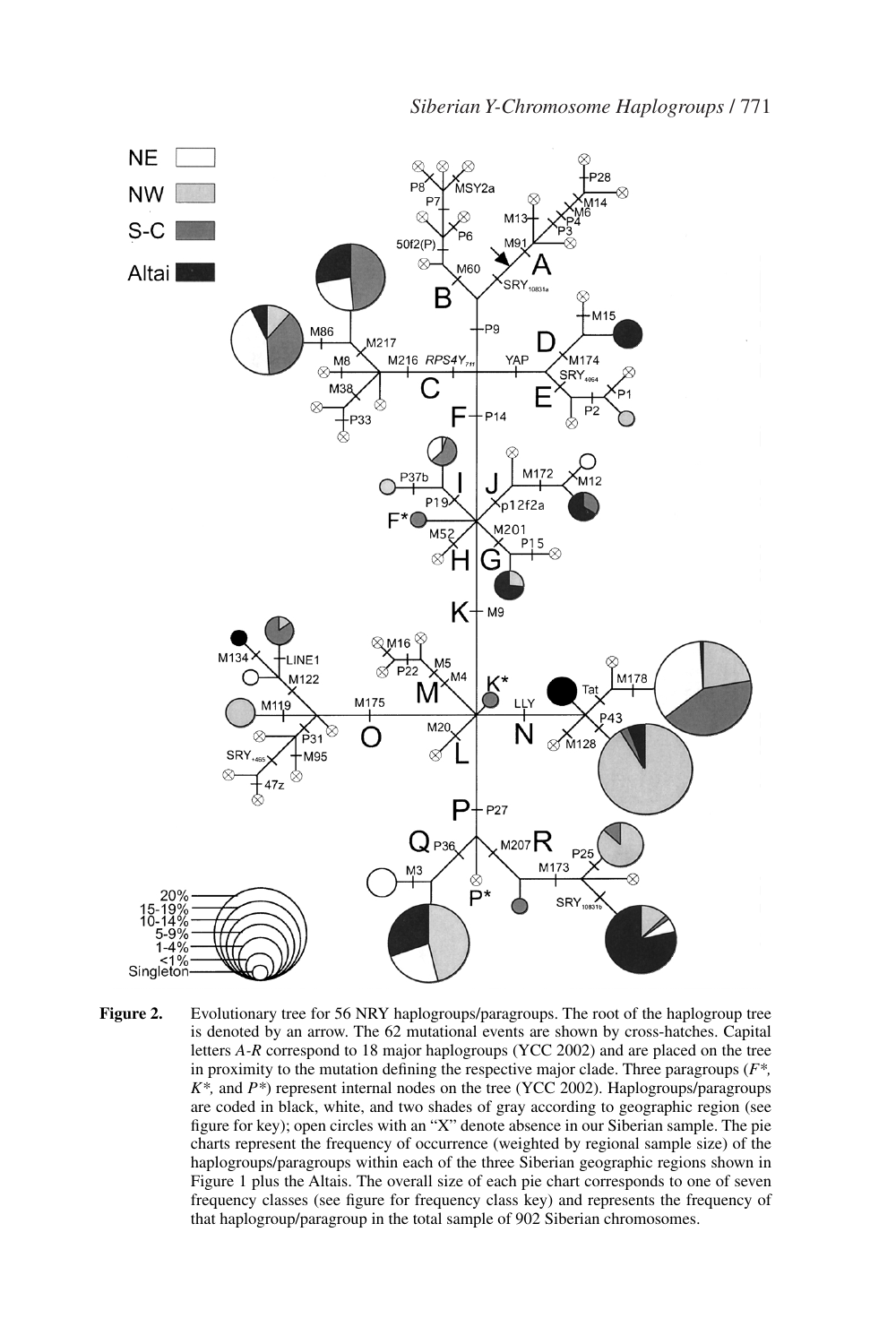tion-based" nomenclature). Table 2 lists the formal lineage-based names as well as the mutation-based names for these 23 haplogroups/paragroups.

Only six haplogroups/paragroups were present at frequencies greater than 9% across Siberia, while eight were singletons (haplogroup and paragroup frequencies in all 28 populations surveyed here are available from T. Karafet). The vast majority (96.4%) of Siberian Y chromosomes belong to only four of the 18 major haplogroups ( $N = 42.7\%$ ;  $C = 22.5\%$ ;  $Q = 18.8\%$ ; and  $R = 12.4\%$ ). The most frequent single haplogroup/paragroup, *N-M178* (22.7%), was found in 15 of the 18 Siberian populations, reaching its highest frequency (94.3%) in the Yakuts. The widespread distribution of *N-M178* transcends both geographic and linguistic boundaries. Interestingly, this haplogroup is limited almost entirely to northern Eurasia and is absent or only marginally present in other regions of the globe (unpublished data).

The second most frequent haplogroup/paragroup, *N-P43* (19.7%), defined by a newly discovered polymorphism, was prevalent in the Northwest Siberia region (32.6%), infrequent in Central-South Siberia, and absent in Northeast Siberia. Among the seven Uralic-speaking populations in Northwest Siberia, the frequency of *N-P43* was a relatively high 40.6%; moreover, 91.6% of the Siberians with *N-P43* were Uralic-speakers. Only the Selkups, where the *N-P43* frequency was much lower (6.9%), did not fit this pattern.

A second newly discovered polymorphism (P36) defines one of the 18 major haplogroups, *Q*. Haplogroup *Q* chromosomes were present in 18.8% of the Siberian samples and were distributed primarily across Northwest and Northeast Siberia. The vast majority of haplogroup *Q* chromosomes (79.5%) occurred in only two Siberian populations, the Kets and the Selkups, with frequencies of 93.8% and 66.4%, respectively.

Haplogroup *C-M86* (with a frequency of 13.0%) was widely distributed throughout Siberia and Central Asia in the 18 Siberian populations and was concentrated mainly in Altaic-speaking populations. Haplogroup *R-SRY<sub>10831b</sub>* (with a Siberian frequency of 10.3%) was primarily a Central Asian lineage (Karafet et al. 1999; Wells et al. 2001) that was found at relatively high frequencies in the Altai (46.9%), Kirghiz (61.5%), and European Russians (42.6%), at moderate frequencies in some Northwest Siberian populations, and at low frequencies throughout Central-South Siberia, Northeast Siberia, and East Asia. Although absent in Northwest Siberian populations, the Siberian frequency of paragroup *C-M217\** was 9.5%. Of the 117 *C-M217\** chromosomes in the 28 populations in this survey, all but nine occurred in Altaic-speaking groups.

With the exception of *R-P25* (with a frequency of 2.1%), all of the remaining lineages were present at frequencies of less than 1% in Siberia. It is interesting to note that no single polymorphism was unique to Siberia, and unlike the case for Native American populations (Karafet et al. 1999), Siberian populations were not characterized by a discrete set of founder NRY haplogroups/paragroups.

**Y-Chromosome Diversity.** Y-chromosome diversity values for each of the 28 populations are given in Table 1. Nei's (1987) diversity statistic (*h*), which is based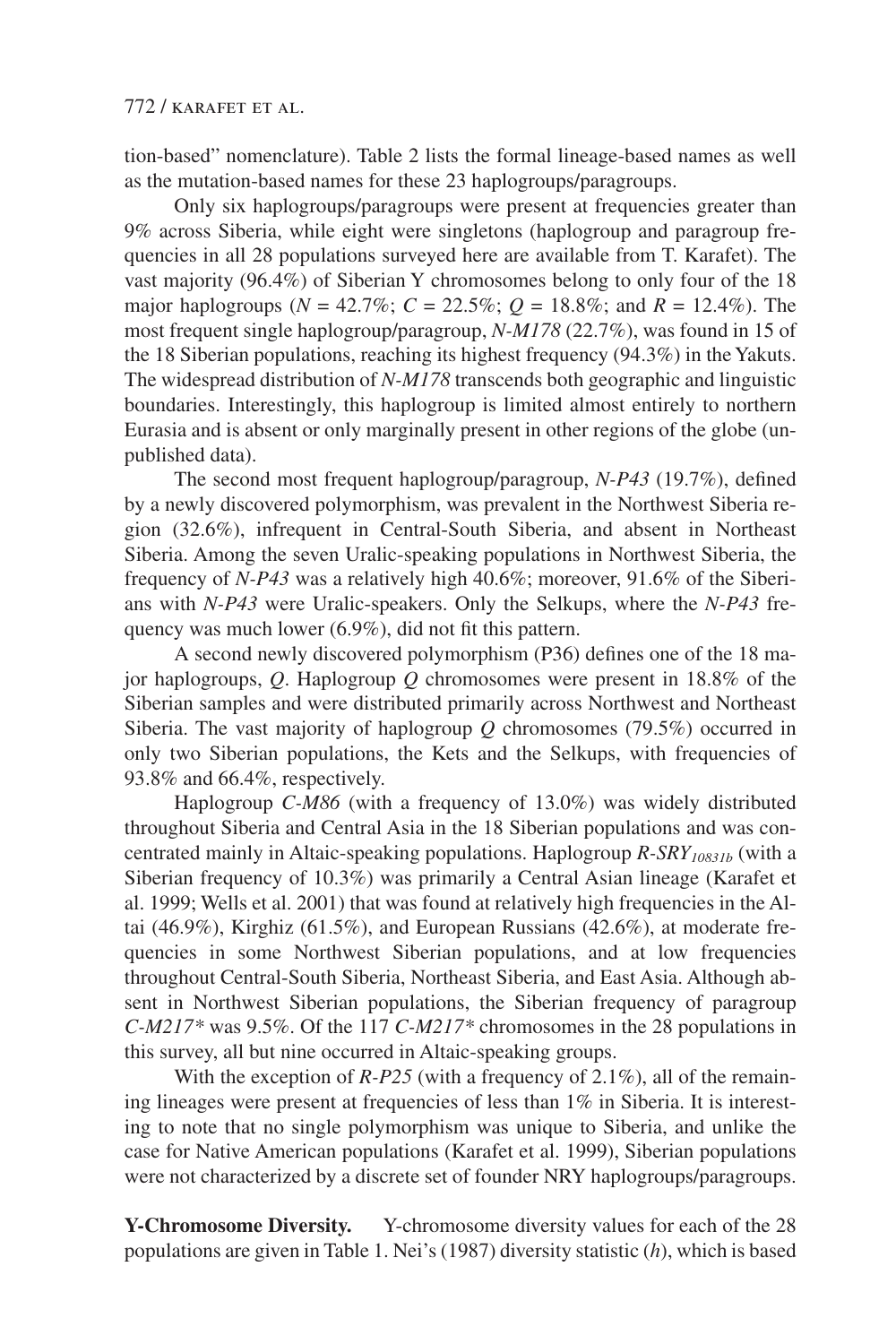on the frequency and number of haplogroups/paragroups, ranged from 0.11 in the Yakuts to 0.92 in the Uzbeks. The low diversity in the Yakuts is consistent with the results of Pakendorf et al. (2002), which inferred a low effective size for male Yakuts. The mean number of pairwise differences among haplogroups/paragroups (*p*) ranged from 0.96 in the Kets to 5.93 in the Dolgans. Both diversity statistics exhibited a similar pattern of high values in East and Central Asia, whereas Northwest Siberia had by far the lowest values for these two statistics. When Siberia as a whole is contrasted with other major regions of the globe, its *h* value (0.89) was higher than those in South Asia, Europe, or the Americas, and its *p* value (5.46) was higher than that of any non-African region except Central Asia (Hammer et al. 2001; data not shown). However, when considering only the 18 individual Siberian populations, the mean *h* value was 0.55 and the mean *p* value was 3.13. These relatively low average diversity values may be explained by the fact that most Siberian populations possess only one or two predominant haplogroups/paragroups, and these lineages are often one- or two-step mutation neighbors.

**Nonmetric Multidimensional Scaling (MDS).** Results of MDS based on Φ<sub>*ST*</sub> genetic distances are shown in Figure 3 (for which the stress value was 0.17). The



**Figure 3.** MDS plot of 28 populations based on <sup>Φ</sup>*ST* genetic distances. For three-letter population codes, see Table 1. Siberian populations are shown as solid black circles, while other populations are shown as open circles.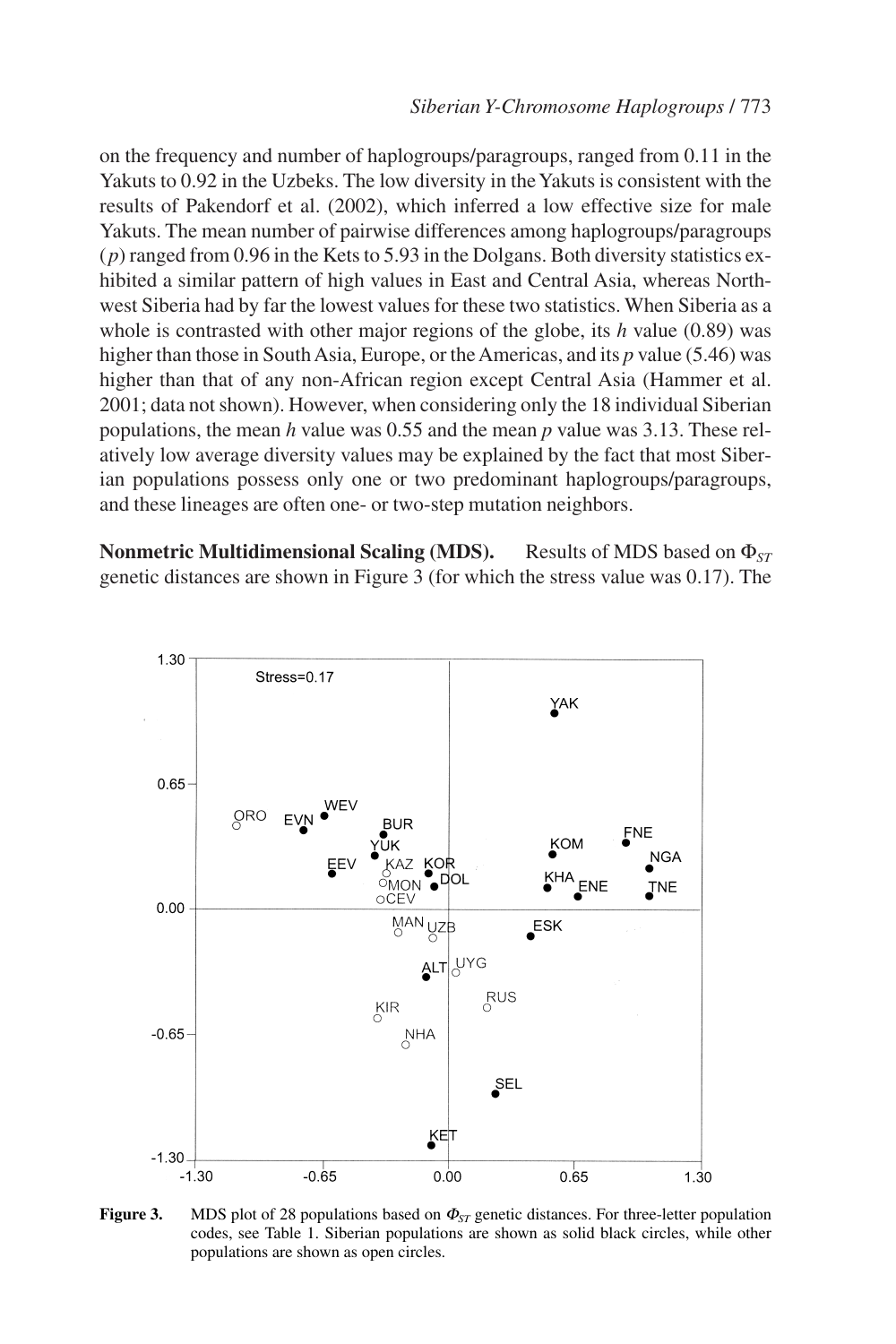18 Siberian populations (black circles) formed three clusters, two of which corresponded with linguistic affiliation. For example, five of the seven Altaic-speaking Siberian populations formed a loose cluster on the upper left side of Figure 3, while six of the eight Uralic-speaking Siberian populations fell within a cluster on the upper right side. Two of the four clear exceptions to this pattern were the position of the Uralic-speaking Yukaghirs within the Altaic cluster, and the presence of the Chukchi-Kamchatkan-speaking Koryaks in this same cluster. The small third cluster was comprised of the Uralic-speaking Selkups and the linguistic isolate, the Yeniseian-speaking Kets. Finally, the Altaic-speaking Yakuts were an extreme outlier, while the Eskimos occupied a position close to the Uralic cluster. When considering all 28 populations it is evident that the Altaic-speaking Central Asian, Chinese, and Mongolian populations fall within, and actually extend, the Altaic cluster.

**Analysis of Molecular Variance (AMOVA).** The Φ*ST* value for the 18 Siberian populations was 0.41 (Table 3), indicating a significant degree of population differentiation within Siberia. When all 28 populations were included, the Φ*ST* value dropped to 0.35. Interestingly, these two values bracketed our global Φ*ST* value of 0.36 based on 43 binary polymorphisms typed in 2858 individuals from 50 populations (Hammer et al. 2001). Among-population differentiation in Siberia is even higher than that recently reported for a set of 22 sub-Saharan, northern, and eastern African populations ( $\Phi_{ST} = 0.34$ ), a figure that was previously the highest NRY-based  $\Phi_{ST}$  value for any continent (Cruciani et al. 2002). When the 18 Siberian populations were divided into four geographic groupings (Northwest Siberia, Northeast Siberia, Central-South Siberia, and the Altai from Southwest Siberia), the  $\Phi_{ST}$  value of 0.41 was the same as it was without geographic subdivision. On the other hand, when these 18 populations were divided into five linguistic families, the  $\Phi_{ST}$  value rose to 0.45. Similarly, the geographically based  $\Phi_{CT}$  value was –0.01 ( $p = 0.55$ ), whereas the language-based  $\Phi_{CT}$  was 0.16 ( $p = 0.01$ ). Indeed, the only  $\Phi$ -statistic in Table 3 that was not significant was the geographically based  $\Phi_{CT}$ . Thus, between-group variation was much more striking when Siberian populations were grouped by language than by geography for both  $\Phi_{ST}$  and  $\Phi_{CT}$ . The  $\Phi_{SC}$  values show the reverse pattern where higher values were observed by geography than by language (geographic  $\Phi_{SC} = 0.42$ ; language  $Φ<sub>SC</sub> = 0.34$ ).

**Mantel Test.** Correlation and partial correlation coefficients between genetic, geographic, and linguistic distances are presented in Table 4. Genetic and geographic distances among Siberian populations did not reveal any significant correlation ( $r = -0.060$ ,  $p = 0.695$ ). The partial correlation of genetics and geography with language held constant was also nonsignificant  $(r = -0.157, p = 0.922)$ . In contrast, genetics and language were significantly correlated ( $r = 0.256$ ,  $p =$ 0.002). Moreover, the partial correlation between genetics and language with geography held constant demonstrated an even stronger relationship ( $r = 0.292$ ,  $p <$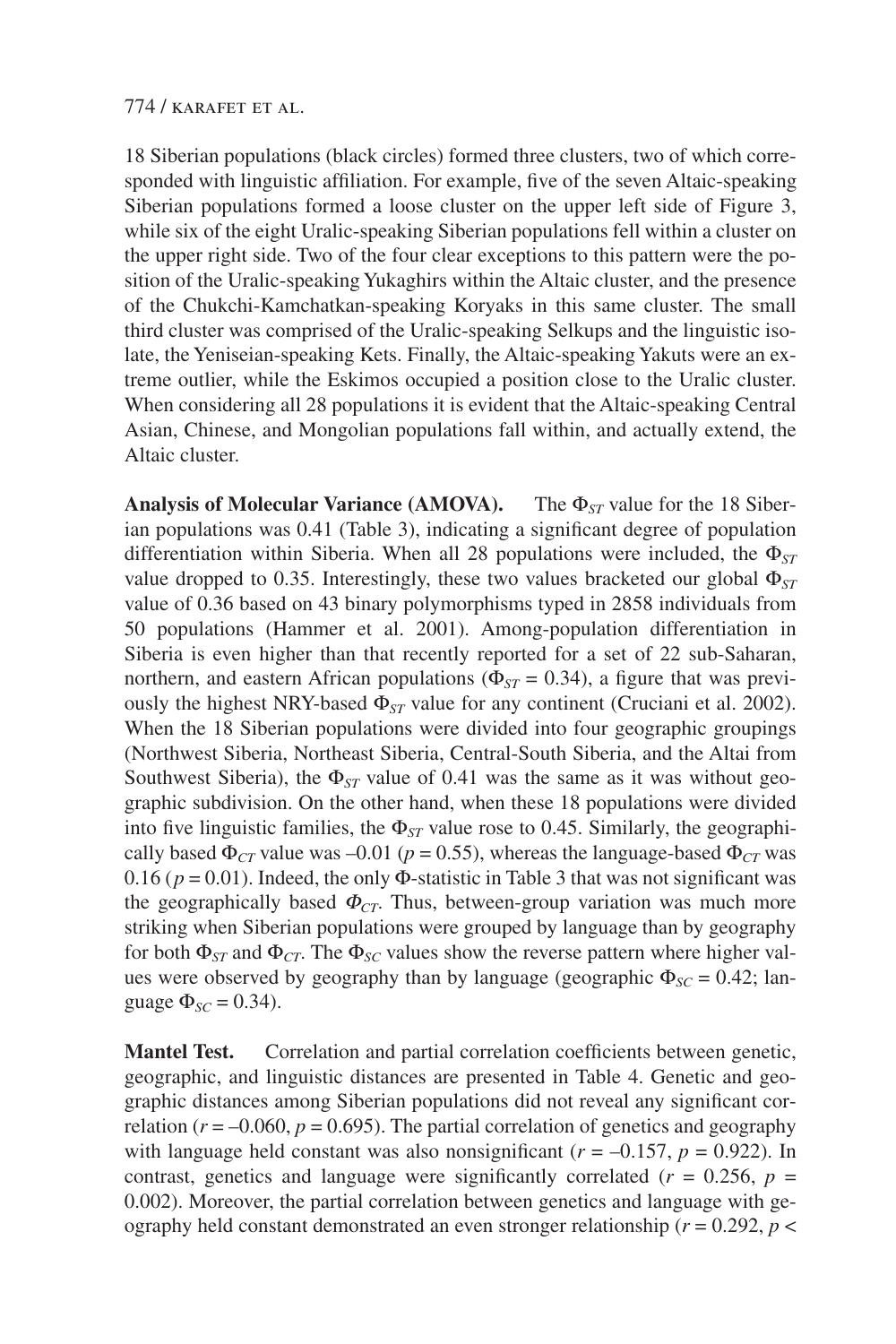|                                                                                                                                            |                       |                  | Within Populations |             | Among-Populations<br>Within Groups |                          | Among Groups              |                                             |
|--------------------------------------------------------------------------------------------------------------------------------------------|-----------------------|------------------|--------------------|-------------|------------------------------------|--------------------------|---------------------------|---------------------------------------------|
| Group                                                                                                                                      | Populations<br>No. of | Groups<br>No. of | ariance<br>(%)     | $\Phi_{ST}$ | <i>ariance</i><br>$(\%)$           | $\boldsymbol{\phi}_{CT}$ | <i>lariance</i><br>$(\%)$ | $\boldsymbol{\varPhi}_{CT}^{\phantom{CT}a}$ |
| All populations                                                                                                                            |                       |                  | 65.0               | 0.35        |                                    |                          |                           |                                             |
| Siberia                                                                                                                                    |                       |                  | 58.8               |             |                                    |                          |                           |                                             |
| Geographic groups <sup>t</sup>                                                                                                             |                       |                  | 59.0               |             | 41.8                               | 0.42                     | $-9.9$                    | $-0.01$                                     |
| Linguistic groups <sup>®</sup>                                                                                                             |                       |                  | 55.3               | 0.45        | 28.2                               | .34                      | 16.5                      | 0.16                                        |
| a. All $\Phi$ -statistics p values are less than 0.01, except for the Siberian geographic groups $\Phi_{\rm cr}$ , for which $p = 0.547$ . |                       |                  |                    |             |                                    |                          |                           |                                             |
| b. Southwest (ALT), Northwest (KOM, TNE, FNE, KHA, SEL, DOL, NGA, ENE, KET, WEV), Central-South (EEV, YAK, BUR), and Northeast (EVN,       |                       |                  |                    |             |                                    |                          |                           |                                             |
| ESK, YUK, KOR)                                                                                                                             |                       |                  |                    |             |                                    |                          |                           |                                             |
| c. Altaic (DOL. ALT, YAK, BUR, EEV, WEY, EVN), Uralic (TNE, FNE, KHA, ENE, NGA, SEL, KOM, YUK), Yeniseian (KET), Eskimo-Aleut (ESK),       |                       |                  |                    |             |                                    |                          |                           |                                             |

| ı<br>İ<br>$-1$<br>ı        |
|----------------------------|
| くくさん<br>ı<br>ı<br>l        |
| i<br>i<br>j<br>ĺ<br>ı<br>Ó |
| ኄ                          |
| ;                          |

Chukchi-Kamchatkan (KOR) Chukchi-Kamchatkan (KOR)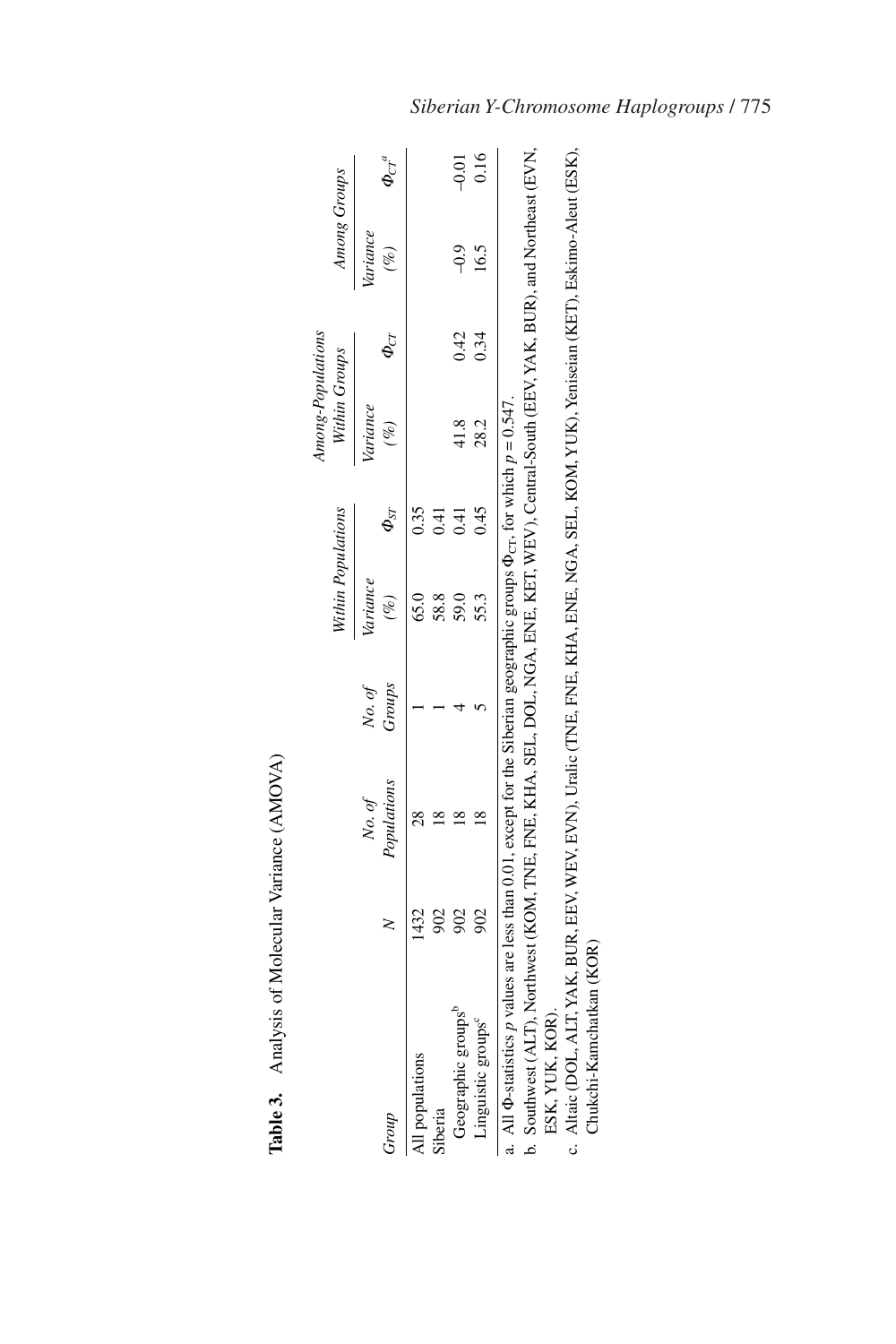**Table 4.** Correlation and Partial Correlation Coefficients between Siberian Genetic, Geographic, and Linguistic Distance<sup>a</sup>

| Distance Comparison                            | <b>Correlation Coefficient</b> |         |
|------------------------------------------------|--------------------------------|---------|
| Genetics and geography                         | $-0.060$                       | 0.695   |
| Genetics and language                          | 0.256                          | 0.002   |
| Geography and language                         | 0.327                          | < 0.001 |
| Genetics and geography, language held constant | $-0.157$                       | 0.922   |
| Genetics and language, geography held constant | 0.292                          | < 0.001 |

a. Distances between distinct language families = 6.

0.001). Thus, 8% of the variance in the genetic data was explained by language, while only 0.1% was determined by geography. Following Poloni et al. (1997), we reexamined the correlations after modifying the distance values between distinct language families. We found that genetics-language correlations changed only slightly when larger (i.e., eight versus six) distance values were used  $(r =$ 0.258 versus 0.256, 0.294 versus 0.292, for correlations and partial correlations, respectively). To test whether our results may have been biased by the small number of Siberian populations, we repeated the Mantel test including 10 additional populations. The correlation between genetic and geographic distances was still nonsignificant ( $r = -0.013$   $p = 0.544$ ), while the correlation between genetics and language remained significant ( $r = 0.238$ ,  $p = 0.000$ ) (data not shown).

**Spatial Structure of Y Chromosomal Variation.** The Mantel test correlation analysis between genetic and geographic distances did not reveal any significant association for Y-chromosome structure in Siberia; nevertheless, spatial autocorrelation analysis (AIDA) rejected the null hypothesis of random geographic distribution of NRY haplogroup frequencies in space. Two correlograms were derived from different data sets (Figure 4a and Figure 4b). Very high positive autocorrelation at distance 0 was observed for the 18 Siberian populations (Figure 4a), indicating that individuals within the same populations in Siberia resembled each other. The II coefficient at distance 0 was nearly two times higher than that found in East Asia (Karafet et al. 2001). This result is consistent with the small number of haplogroups and low diversity indices in individual Siberian populations. In both data sets (Figures 4a and 4b), the II values were positive for nonzero distances <2500 km and negative for distances >2900 km. Increasing autocorrelation around 6300 km is probably due to substantial paternal genetic similarities among Eastern Evenks, Western Evenks, and Evens, despite the fact that these populations are presently separated by long distances. The pattern for the 28-population analysis (Figure 4b) was clearly clinal and exhibited a decrease of autocorrelation indices from significantly positive to significantly negative as geographic distance increased (Barbujani et al. 1994). Although the correlogram constructed for the 18 Siberian populations (Figure 4a) did not show a monotonic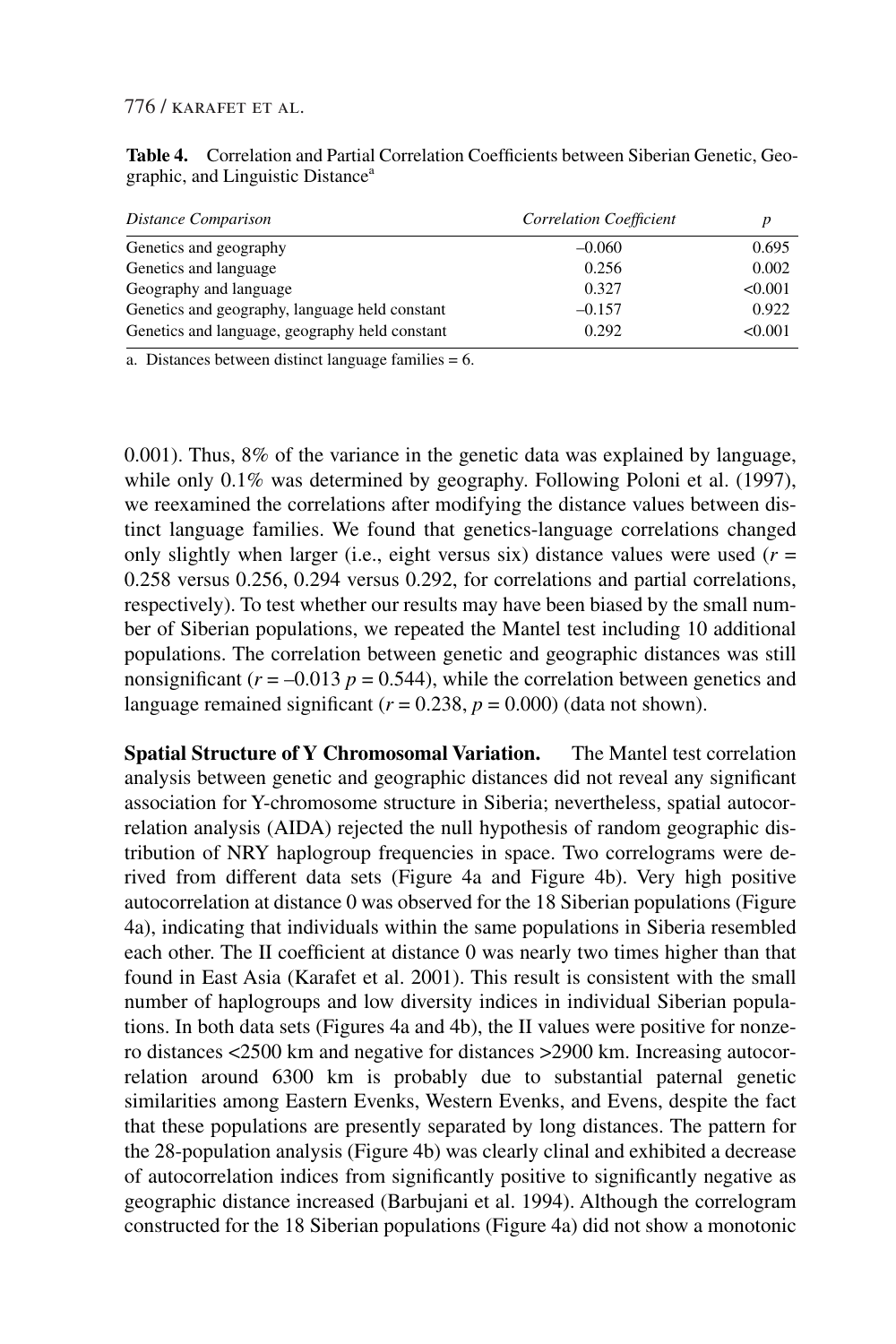



**Figure 4.** Spatial autocorrelation plots. **A**. 18 Siberian populations. **B**. 28 populations.

decrease, the pattern was still clinal, albeit disturbed by a "depression" at the 5400-km distance class and by an upward fluctuation at the 1800-km distance class. This kind of pattern has been characterized as "long distance differentiation" (Sokal et al. 1989; Barbujani et al. 1994).

**Heterozygosity versus Distance from the Centroid.** Figure 5 represents a plot of haplogroup diversity regressed against distance from the centroid (*rii*). All Siberian populations except the Koryaks exhibited lower than predicted heterozygosity, suggesting genetic differentiation due primarily to geographic isolation and genetic drift. On the other hand, Central Asian populations, the Manchu, and the Evenks from China were characterized by higher than theoretically expected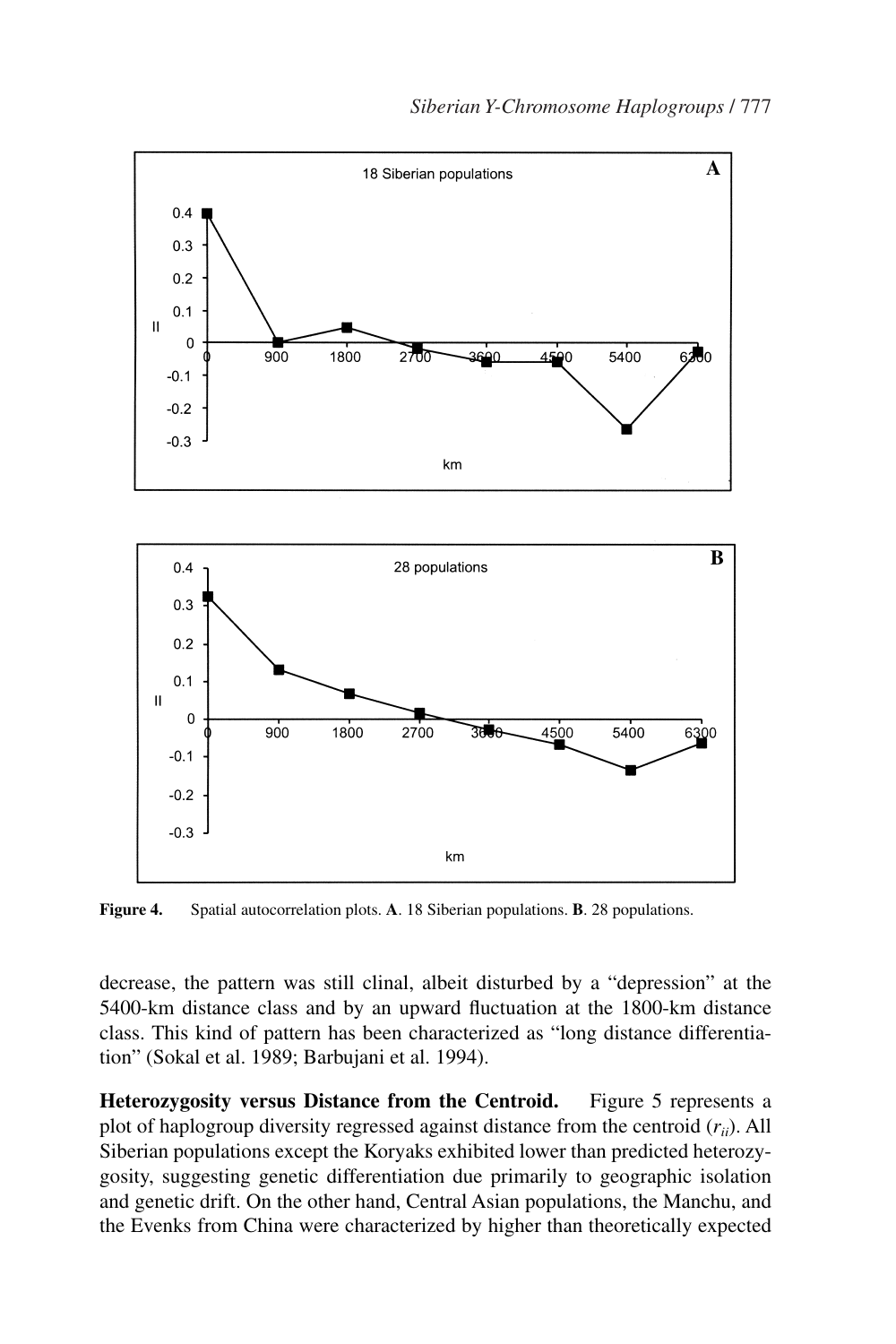

**Figure 5.** Regression of genetic heterozygosity (*h*) on distance from centroid (*rii*). Siberian populations are shown as solid black circles, while other populations are shown as open circles. The solid line represents the theoretical regression line as described in Harpending and Ward (1982).

heterozygosity combined with low or moderate *rii* values and, therefore, have probably experienced substantial gene flow.

**Nested Cladistic Analysis (NCA).** The nesting design produced 18 one-step clades, 6 two-step clades, 2 three-step clades, and a clade representing the total cladogram (data not shown). Highly significant associations between clades and geographic location were found for 14 of the 27 clades. With the help of the key published on the Geodis 2.0 website (http://bioag.BYU.edu/zoology/crandall\_ lab/geodis.htm) (Posada et al. 2000), we were able to infer the presumable causes of these 14 patterns (Table 5). Similar to our previous publications (Hammer et al. 1998; Karafet et al. 1999; Hammer et al. 2001; Karafet et al. 2001), both population structure and population history factors influenced the NRY haplogroup distribution. Interestingly, unlike any of our previous nested cladistic analyses, most of these signals (10 out of 14) involved historical events operating at the population level (i.e., contiguous range expansions  $[n = 4]$  and long-distance colonizations  $[n = 6]$ ). Only four phylogeographic associations were the result of population structure processes such as gene flow restricted by isolation by distance.

## **Discussion**

**Siberian Hunter-Gatherer Population Structure.** Human populations exhibit a wide range of population densities and mobilities. For example, hunter-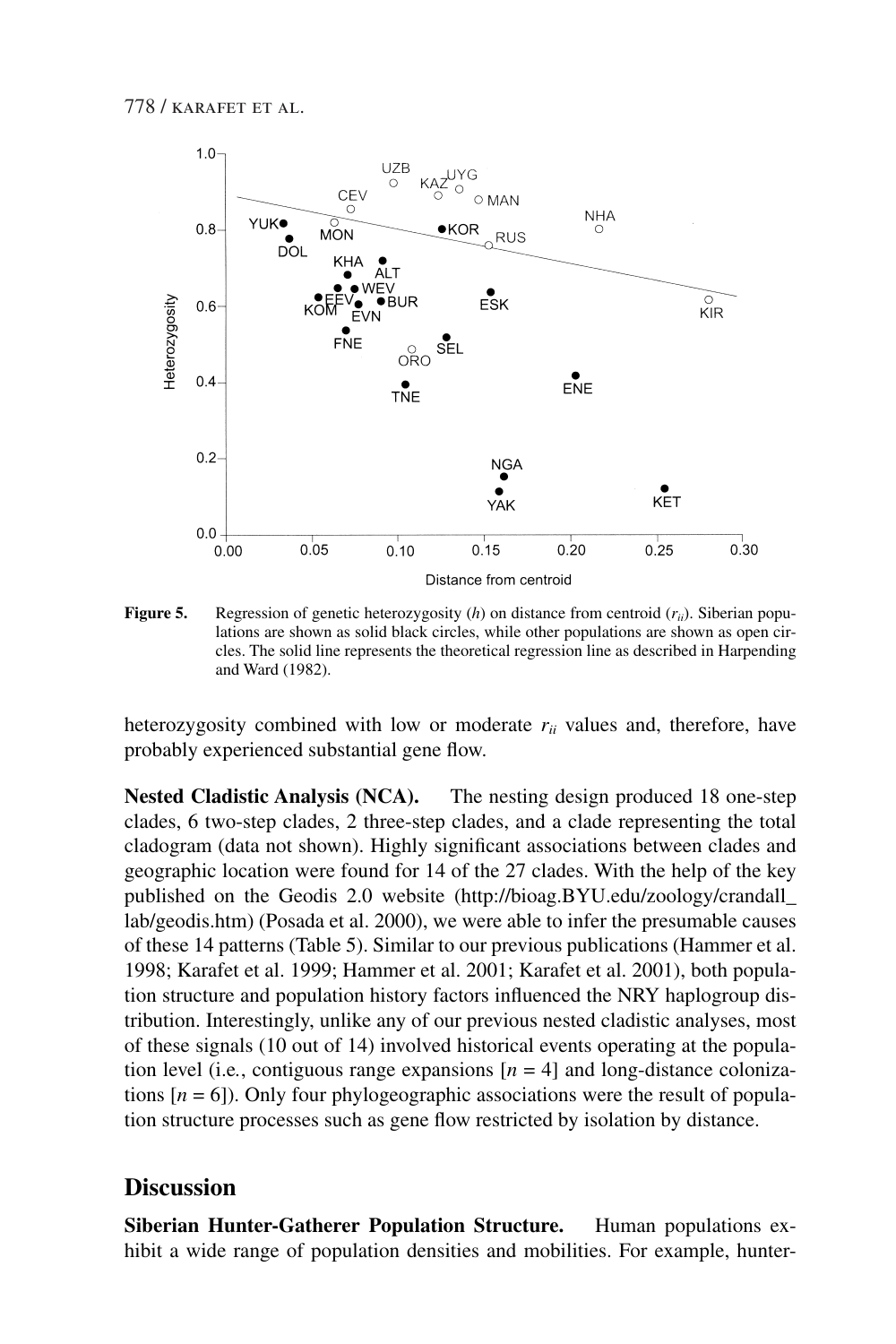| Clade     | Inference Chain                                                                               |
|-----------|-----------------------------------------------------------------------------------------------|
| $1 - 1$   | $1 \rightarrow 2 \rightarrow 3 \rightarrow 4 \rightarrow$ No→RGF/IBD                          |
| $1 - 7$   | $1 \rightarrow 2 \rightarrow 11 \rightarrow RE \rightarrow 12 \rightarrow CRE$                |
| $1-9$     | $1 \rightarrow 2 \rightarrow 3 \rightarrow 4 \rightarrow$ No→RGF/IBD                          |
| $1 - 13$  | 1→2→11→17→4→No→RGF/IBD                                                                        |
| $1 - 1.5$ | $1 \rightarrow 2 \rightarrow 3 \rightarrow 5 \rightarrow 6 \rightarrow 13 \rightarrow LDC$    |
| $1 - 16$  | $1 \rightarrow 2 \rightarrow 11 \rightarrow RE \rightarrow 12 \rightarrow CRE$                |
| $1 - 17$  | $1 \rightarrow 2 \rightarrow 3 \rightarrow 4 \rightarrow$ No $\rightarrow$ RGF/IRD            |
| $2 - 3$   | $1 \rightarrow 2 \rightarrow 11 \rightarrow RE \rightarrow 12 \rightarrow CRE$                |
| $2 - 4$   | $1 \rightarrow 2 \rightarrow 3 \rightarrow 5 \rightarrow 6 \rightarrow 13 \rightarrow$ LDC    |
| $2 - 5$   | $1 \rightarrow 2 \rightarrow 11 \rightarrow RE \rightarrow 12 \rightarrow CRE$                |
| $2-6$     | $1 \rightarrow 2 \rightarrow 3 \rightarrow 5 \rightarrow 6 \rightarrow 13 \rightarrow$ LDC    |
| $3-1$     | $1 \rightarrow 2 \rightarrow 11 \rightarrow RE \rightarrow 12 \rightarrow 13 \rightarrow LDC$ |
| $3-2$     | $1 \rightarrow 2 \rightarrow 11 \rightarrow RE \rightarrow 12 \rightarrow 13 \rightarrow LDC$ |
| Total     | $1 \rightarrow 2 \rightarrow 11 \rightarrow RE \rightarrow 12 \rightarrow 13 \rightarrow LDC$ |

**Table 5.** Inferences from Nested Cladistic Analysis

*Note:* RGF/IBD = gene flow restricted by isolation by distance, CRE = contiguous range expansion, LDC = long distance colonization.

gatherers from Australia and Central Africa have densities ranging from <0.1 to <1.0 persons per square kilometer, respectively, while some Asian wet rice farmers have densities of nearly 800 persons per square kilometer (Fix 1999). It has often been assumed that the discovery of common patterns of genetic diversity in groups with low densities will reveal aspects of population structure that have characterized humans throughout prehistory from the Pleistocene to the present (Birdsell 1973; Cavalli-Sforza 1986). On the other hand, Fix (1999) has cautioned against generalizing about all of human evolution from what is known about historic and contemporary hunter-gatherers, especially given their large range of population densities and mobilities. Still, it is useful to classify human populations in terms of these and other characteristics (e.g., degree of endogamy and contact with nonforagers, intensity of land use, size of social group, clan/dialect group structure, marriage practices, etc.), to provide a framework for discovering similarities and differences among different categories of foraging and nonforaging groups (Fix 1999). It might be expected that foraging groups with a particular level of sociocultural integration share certain features of population structure, while those exhibiting differing levels may possess different patterns of technology, subsistence economics, and/or social organization. Indeed, there is a dearth of comparative genetic data in sets of related populations practicing a hunter-gatherer lifestyle. This study represents one of the first investigations of the paternal genetic structure of contemporary hunter-gatherer populations from a single major ecological region of the world.

It has been claimed based on classical marker data that high values of  $F_{ST}$ are found primarily among tropical agriculturists of restricted mobility, with substantially lower values characterizing hunter-gatherers of greater mobility (Harpending and Jenkins 1974; Jorde 1980). Our results, however, show that Siberian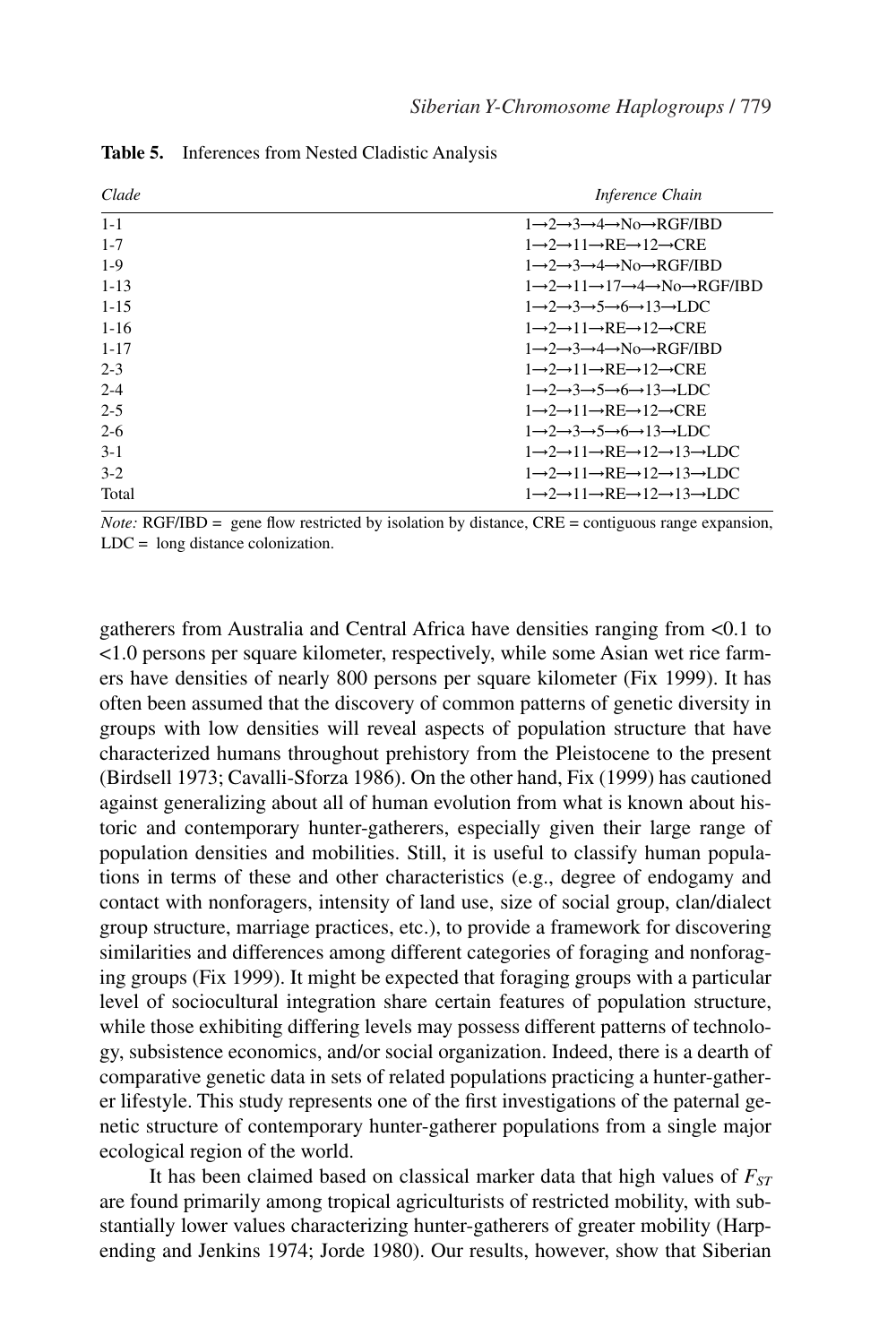hunter-gatherer groups (i.e., all Siberians in our sample except the Altai, Buryats, and Yakuts, who are sedentary) exhibit a considerable amount of NRY differentiation ( $\Phi_{ST}$  = 0.44). When comparing these results with similar analyses of global populations, it can be seen that this degree of differentiation is higher than for any region of the world (Hammer et al. 2001; Cruciani et al. 2002), and even higher than the worldwide Φ*ST* value of 0.36 (Hammer et al. 2001). Another unusual pattern of genetic structure in Siberia is the high level of among-populations withingroups variance relative to the among-groups variance (see below). These patterns may be explainable, in part, by the low population densities of Siberian native groups. Just after the 17th-century Russian invasion, approximately 227,000 indigenous people of Siberia (Forsyth 1991) were distributed over territory exceeding 13 million square kilometers. This average density of 0.017 individuals per square km is one of the lowest estimates for any hunter-gatherer population (Hassan 1981; Fix 1999). Furthermore, the graph of heterozygosity versus distance from the centroid (Figure 5) revealed a deficiency of heterozygosity among Siberian populations compared with Central Asian populations. This pattern suggests smaller effective population size and/or less gene flow among populations in Siberia. In summation, we infer that intra- and intergenerational genetic drift (resulting from high population mobility and small population size, respectively), were key evolutionary forces leading to the high levels of genetic differentiation observed among Siberian foraging groups.

An assortment of cultural and demographic factors may also have influenced the paternal genetic structure of Siberian populations. For NRY polymorphisms this differentiation is expected to be strongly elevated by cultural factors such as clan systems, polygamy, and the levirate. Siberian local residence groups were organized on the basis of kinship and clan affiliation. Each local camp or band (the level of organization most important for hunter-gatherer communities) is a group of people who might be related matrilineally, patrilineally, or bilaterally. Because most Siberian populations practiced patrilocality, people in a band were usually paternally related. Every band, therefore, could potentially be responsible for a strong founder effect detectable in Y-chromosome data.

If genetic drift and short-range dispersals were the key factors shaping spatial variation of NRY structure in Siberia, isolation by distance might be expected. Spatial autocorrelation analysis of Siberian populations revealed strong patterning of genetic variation compatible with a clinal distribution (Figure 4). One of the explanations for this type of observed pattern is a series of founder effects taking place in a phase of population expansion not accompanied by admixture, but followed by local gene flow (Barbujani et al. 1994). Loss of genetic variation through repeated founder effects has been invoked as the likely cause of clines in several studies of natural populations (Fix 1999). When the clines extend over long distances and originate from fairly large initial gene frequency differences, they will be remarkably stable over time, as has been shown by Wijsman and Cavalli-Sforza (1984). In addition, four of the statistically significant NCA signals were due to a population structure process: specifically, gene flow restricted by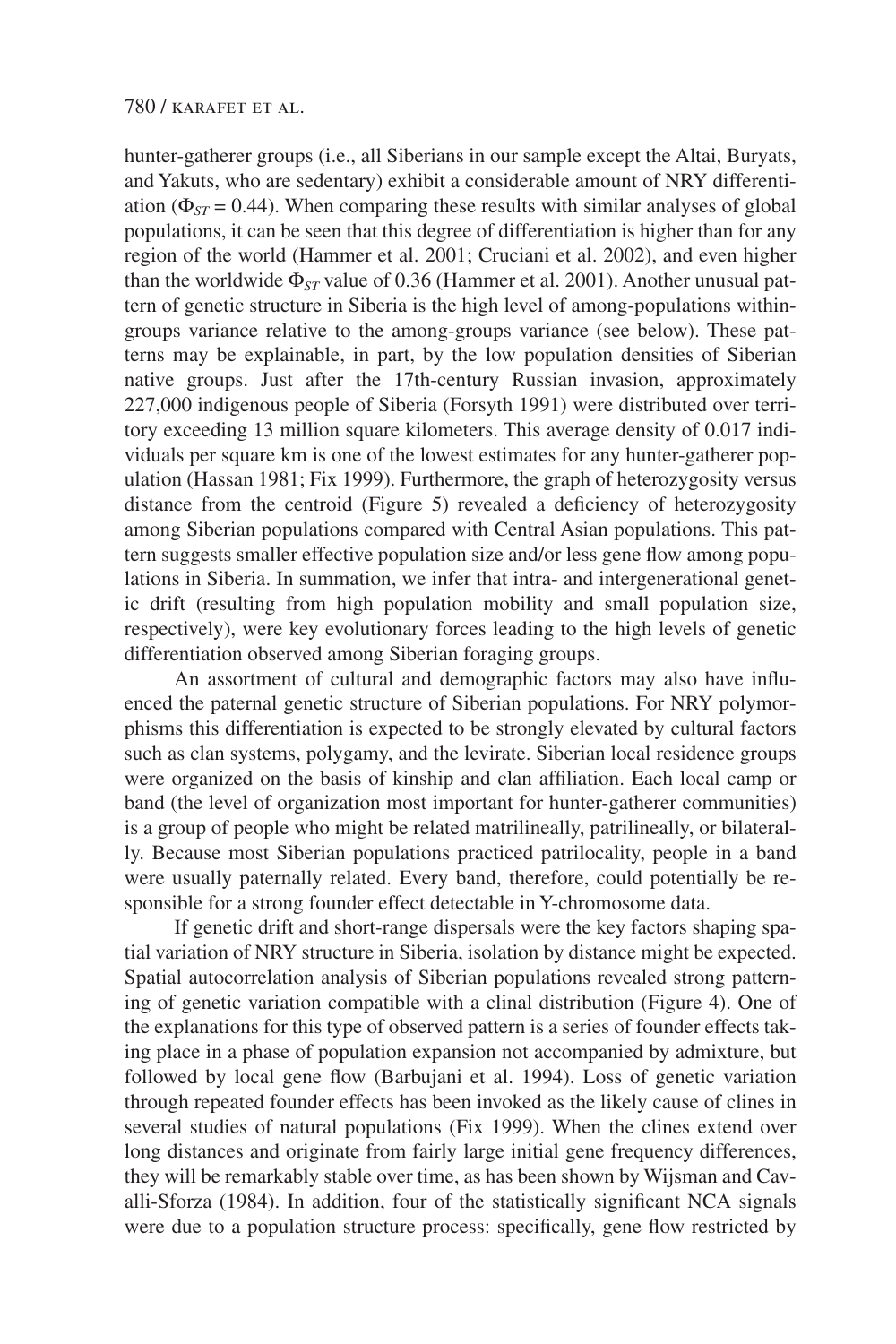isolation by distance (Table 5). The main thrust of the NCA results, however, requires that population history events must be considered. Six long-distance colonizations and four contiguous-range expansions were detected. Therefore, based on these NCA signals, as well as on the results from diversity statistics, AMOVA, and spatial autocorrelation patterns, there is an indication that both founder effect/genetic drift and long-range population movements influenced the genetic structure of Siberian indigenous groups.

**Associations among Geography, Language, and NRY Variation.** The majority of Siberian peoples speak languages from the Altaic and Uralic linguistic families, although populations in Northeast Siberia speak languages in the Chukchi-Kamchatkan family, Siberian Eskimos speak languages belonging to the Eskimo-Aleut family, and the Kets speak the only surviving member of the Yeniseian family (Ruhlen 1991, 1998; Greenberg 2000). A common language usually signifies a common origin for two populations and a related language indicates a common origin farther back in time (Ruhlen 1991). It is important to note that language differences are themselves barriers to free gene flow (Barbujani 1991), thereby reinforcing genetic differentiation. Because both linguistic and genetic patterns result from the biological and social interactions of individuals, genetic and linguistic differentiation should demonstrate considerable similarity if they occurred synchronously and at comparable rates (Chen et al. 1995). Despite several factors complicating language inheritance (i.e., horizontal transmission, cultural assimilation, and elite dominance), autosomal-based studies pointed to the conclusion that genetics and language are interrelated in global populations (Cavalli-Sforza et al. 1988; Barbujani and Sokal 1990; Excoffier et al. 1991; Sokal et al. 1992). Subsequent mtDNA studies, however, did not demonstrate clear correlations between genetic and language structures (Torroni et al. 1992; Ward et al. 1993; Watson et al. 1996; Bonatto and Salzano 1997).

When AMOVA was performed on Siberian populations combined in accordance with geographic criteria (Northwest Siberia, Northeast Siberia, Central-South Siberia, and the Altai from Southwest Siberia), a hierarchical analysis of variance revealed that  $\Phi_{CT}$ , the parameter that estimates among-group differentiation, was considerably lower than  $\Phi_{SC}$  (an estimator of variation among populations within a group) (Table 3). Unlike Siberia, global data showed the opposite pattern: groups were more different among themselves than were populations within these groups (Poloni et al. 1997; Hammer et al. 2001; Cruciani et al. 2002). When Siberian populations were divided by language family rather than by geography, the  $\Phi_{ST}$  value rose to 0.45, the  $\Phi_{CT}$  changed from a statistically nonsignificant value of –0.01 to a statistically significant value of 0.16, and the Φ*SC* value declined from 0.42 to 0.34. Taken together these results indicate that language affiliation might be a better predictor of the genetic affinity among Siberians than their present geographic position. Mantel tests also support the existence of NRY genetic patterns that are correlated with language in Siberia. The language-genetics correlation  $(r = 0.256)$  was statistically significant. Interest-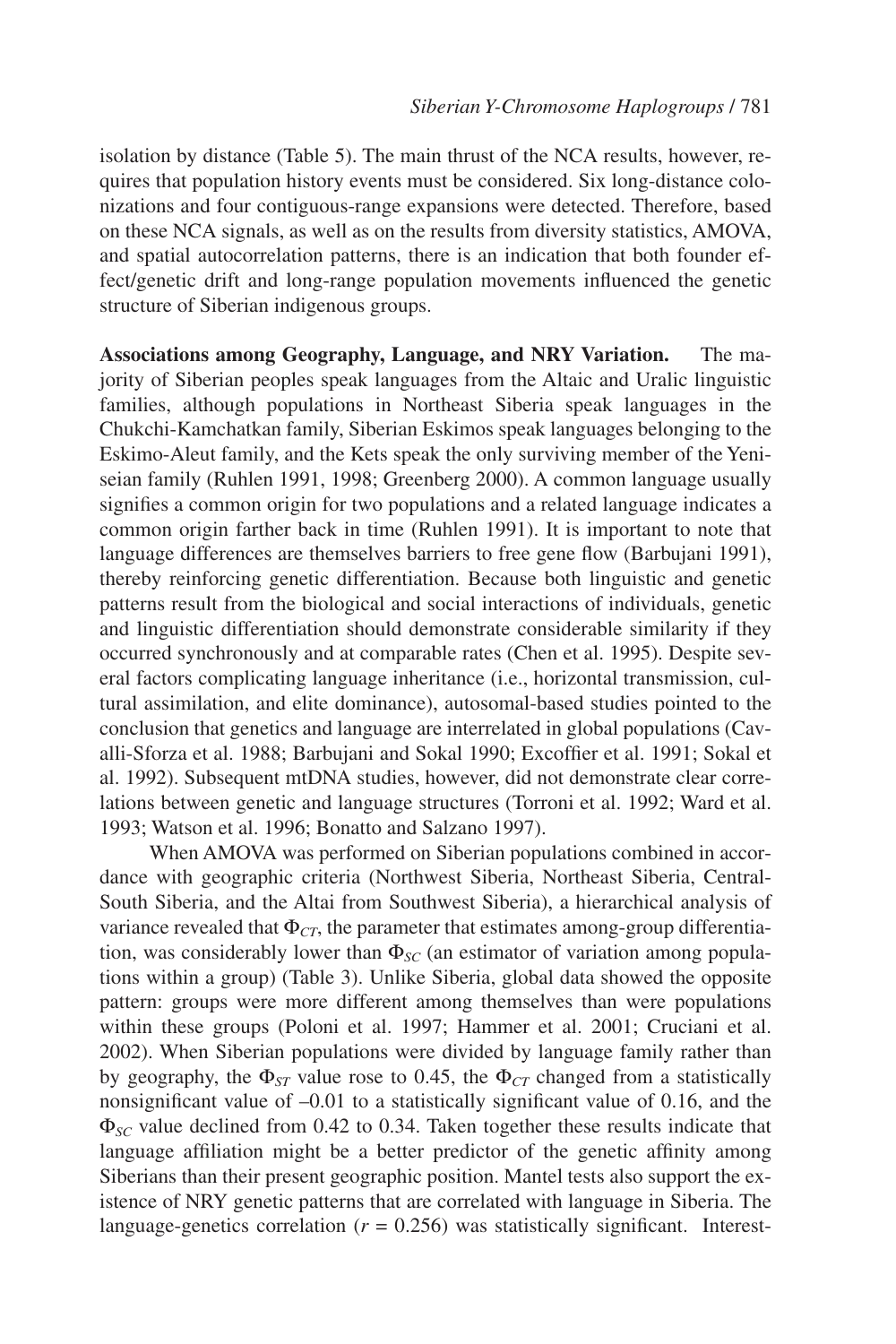ingly, the partial correlation between genetics and language, holding geography constant actually increased in value to  $r = 0.292$ . Thus, approximately 8% of the paternal Siberian genetic variation is explained by linguistic affiliation. Moreover, when we excluded the Selkup and Yakut populations (clear outliers for their respective linguistic families in the MDS plot), the correlation between genetics and language increased sharply to  $r = 0.380$  (data not shown).

Two recent NRY studies (Poloni et al. 1997; Rosser et al. 2000) employed Mantel procedures to test the significance of the correlation between linguistic and paternal genetic systems. Poloni et al. (1997) showed a statistically significant association of Y chromosomal population structure in Europe and Africa with language family. For example, the partial correlation between genetics and language, holding geography constant, was  $r = 0.323$  ( $p < 0.001$ ). On the other hand, European populations in the Rosser et al. (2000) survey exhibited a low, nonsignificant partial correlation between genetics and language, holding geography constant  $(r = 0.088)$ . In both studies genetics and geography were strongly and significantly correlated, even when language was held constant. Rosser et al. (2000) explained their contrasting results by suggesting that Poloni et al. (1997) employed geographically and linguistically more globally distributed samples, while the European samples of Rosser et al. (2000) were all located within a single continent, and mostly spoke Indo-European languages.

In Siberia we found a statistically significant correlation of language with both paternal genetics and geography, but a notable absence of correlation between NRY genetic structure and geography (Table 4). Here, the patterns of observed paternal genetic variation cannot be explained by a simple isolation by distance model with short-range gene flow. One reason for a weak association between geography and NRY variation in Siberia may be the occurrence of extensive genetic drift. However, it may also be the case that highly mobile, endogamous populations will not show associations between genetic variation and geography, a fact that was demonstrated for Jewish populations that had recently radiated out of the Middle East (Hammer et al. 2000). Directed dispersals, range expansions, and long-distance colonizations bound by common ethnic and linguistic affiliation have most probably been of utmost importance in fashioning the genetic landscape of Siberia.

**Paleolithic Colonization of Siberia: Insights into the Initial Peopling of Siberia.** During the Late Pleistocene (and more specifically, the early Upper Paleolithic), most of Siberia was free of continental ice sheets, and mountain glaciation was quite limited. Even during periods of maximum cold, the vegetation in southern Siberia was tundra and forest tundra with light larch forests. There were no natural obstacles such as continental or large mountain glaciers to prevent human migrations toward and within Siberia (Kuzmin and Orlova 1998). The earliest dated North Asian Upper Paleolithic industries occur in the Altai Mountains in southwest Siberia (43,300  $\pm$  1600 years BP). Paleolithic industries originally developed in the Altai region subsequently (i.e., from 34,000 BP to 21,000 BP) colonized southern Siberia including the Sayan Mountains, the An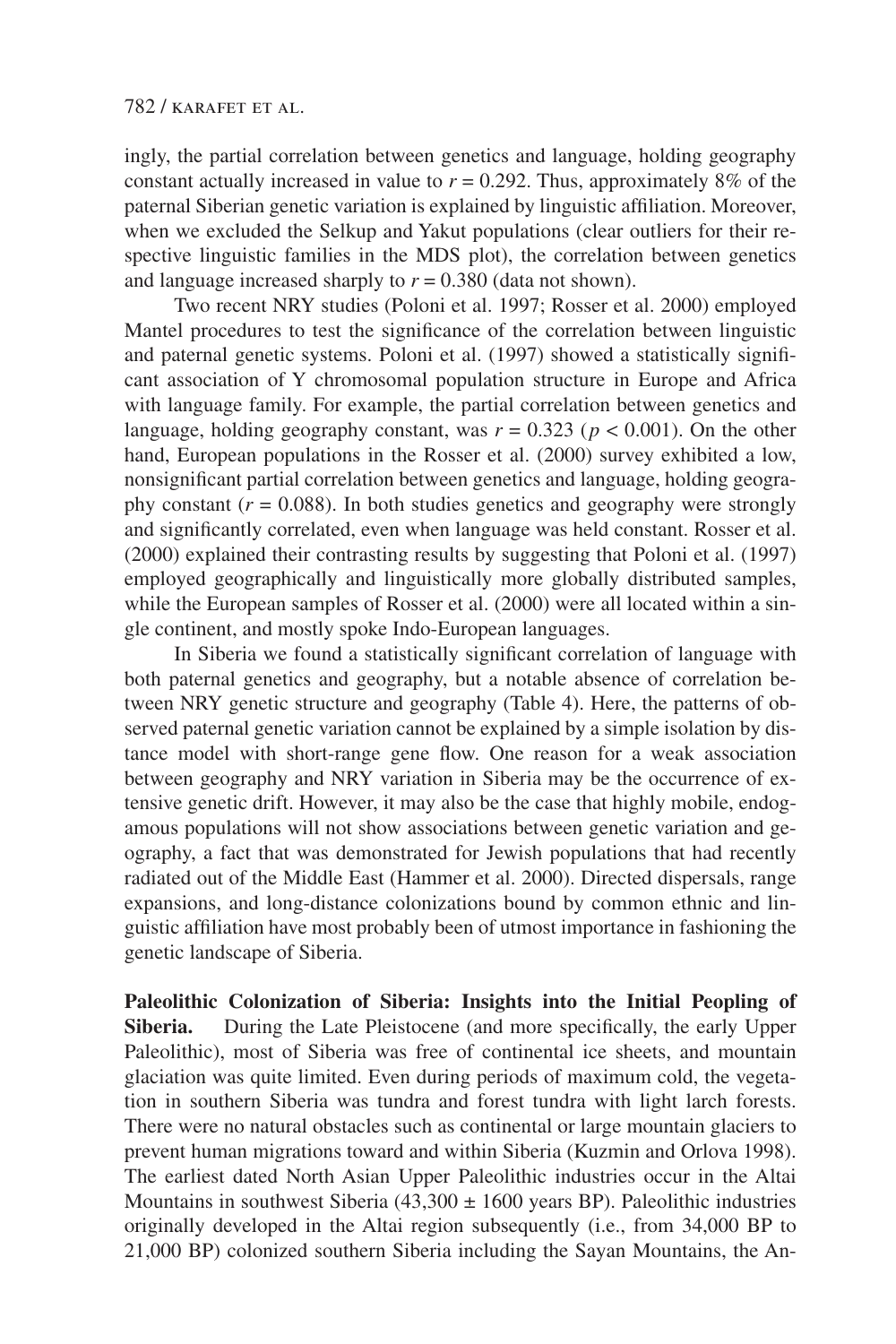gara River basin, the Trans-Baikal, and Mongolia (Derev'anko 1998b; Goebel 1999). Early Upper Paleolithic stone tool industries were centered on the production of macroblades similar to points found in initial Upper Paleolithic industries in western Asia and eastern Europe (Kuzmin and Orlova 1998; Goebel 1999), suggesting continued ties between Siberia and western Eurasia during that time.

Later Siberian Paleolithic sites (i.e., postdating 20 ky ago) tend to share an abundance of microblades and wedge-shaped cores. The individual sites are distributed throughout Siberia and the Russian Far East with unequivocally dated microblade industries in the Yenisei River basin already present by 23 ky ago (Kuzmin and Orlova 1998). Late Upper Paleolithic people seem to have formed small groups of highly mobile hunter-gatherers. There is clear evidence of transport of material over great distances. Goebel (1999) has suggested rapid recolonization and possible replacement of early Siberian Upper Paleolithic people by microblade-making human populations from the Lake Baikal, Yenisei River, and Lena River basin regions. The origin of the Siberian microblade industry is unclear. This assemblage differs in detail from its west Asian and European counterparts (Klein 1999). A great number of sites in Mongolia, North China, Japan, and Korea contain evidence for this core type. Many scholars find filial connections among these industries (Derev'anko 1998b). Whether they represent evolution of microblade technologies out of local ancestors or trace migrations from farther south and east cannot be determined conclusively with the available archeological evidence (Goebel 1999).

We estimated the ages of the major Siberian NRY haplogroups to investigate the genetic history of Siberian populations. The most frequent lineages in Siberia belong to four major haplogroups: *C* (*C-M217\** and *C-M86*), *N* (*N-M178* and *N-P43*), *Q*, and *R* (*R-SRY<sub>10831b</sub>*) (Figure 2). Although globally distributed, the *N-P43* and *N-M178* haplogroups were found at their highest frequencies in Siberia. The ages of these mutations were estimated as  $3500\pm300$  and  $2180\pm105$ years old, respectively. The LLY22g mutation which defines haplogroup *N* may be as old as 6910±1480 years, suggesting that the expansion of the *N-P43* and *N-M178* haplogroups probably occurred much later than the first migrations of anatomically modern human into Siberia. Haplogroups *N-P43* and *N-M178* may have entered Siberia from Mongolia and North China (Zerjal et al. 1997) and later spread west, and then northeastward within Siberia.

The ages of haplogroups *C* and *P* (the haplogroup that contains *Q* and *R*) were estimated to be  $27,500 \pm 10,100$  and  $29,900 \pm 4200$  years old, respectively. This estimate of the age of haplogroup *C* agrees with that of Bergen et al. (1999) (27,000–33,000 years) which was based on the variance in repeat numbers at nine Y-chromosome STRs (Y-STRs). The age of the M45 marker that also defines haplogroup *P* was estimated by Wells et al. (2001) as 40,000 years old based on only six Y-STRs. When we use the same approach as Wells et al. (2001) with our data from 11 Y-STRs, we estimate an age for haplogroup *P* of 30,000–37,000 years, depending on whether we assume 20 or 25 years per generation (data not shown). Thus, the age estimates of haplogroups *C* and *P* are consistent with the age of the Siberian Upper Paleolithic, albeit somewhat younger than the oldest Paleolithic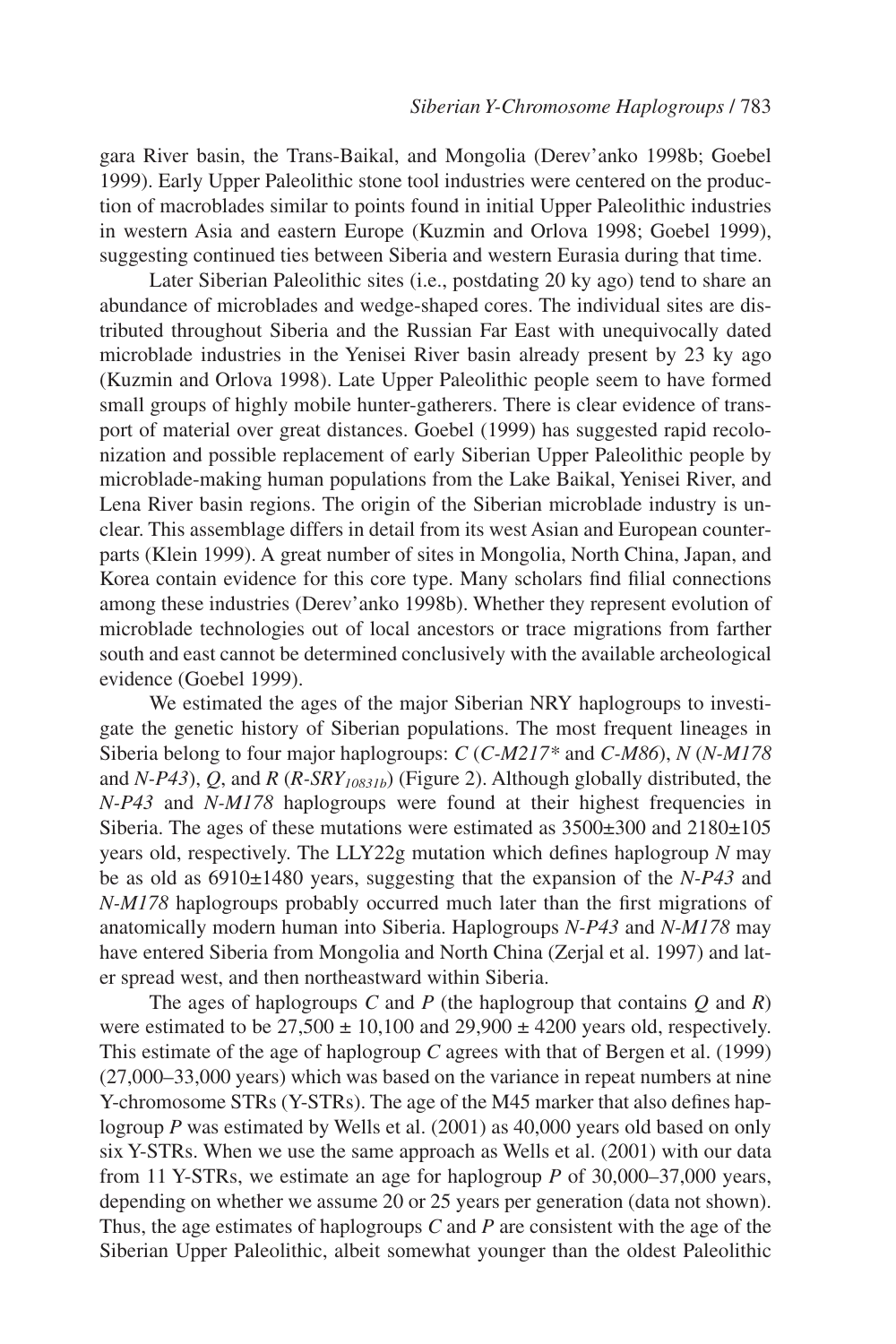sites. We must caution, however, that these age estimates depend on sampling and on other parameters in the model that are difficult to measure such as effective population size and mutation rate.

Archeological evidence suggests that the Altai Mountains were the first habitat of anatomically modern humans in Siberia. Both haplogroups *C* and *P* are found in the Altai. Y-STR analyses indicate that haplogroup *P* is about three times more diverse (considering the variance in STR repeat numbers) than haplogroup *C* in the Altai (0.757 versus 0.280, respectively) (data not shown). Therefore, haplogroup *P* might represent the oldest lineage in this area. The candidate source populations for haplogroup *P* most likely include Central Asian populations—the most diverse in Eurasia (Hammer et al. 2001; Wells 2001). Our conclusion is consistent with the inference of Wells et al. (2001) that early settlement of Central Asia 40,000–50,000 years ago was followed by subsequent migrations into Europe, India, and Siberia. This finding also supports archeological evidence for a Central Asian source of the first colonization of anatomically modern humans in Siberia. We hypothesize that the first Siberians, with a macroblade industry and carrying NRY haplogroup *P*, settled in the Altai region and subsequently moved to the east.

Two descendant lineages of haplogroup *P*, *R-SRY10831b* and *Q-P36*, were also detected in the Altai. The estimated age of *R-SRY10831b* (roughly 4000 years) is well after early human dispersals into Siberia. It has been suggested that *R-SRY10831b* likely traces a population migration originating somewhere in southern Russia and the Ukraine, perhaps stemming from the Kurgan culture (Zerjal et al. 1999; Rosser et al. 2000; Semino et al. 2000; Wells et al. 2001). The presence of *R-SRY10831b* in western Siberia probably chronicles known migrations originating in the Altai and Sayan Mountains. The low frequency of this haplogroup in several Central and East Siberian populations is most likely due to admixture with recent migrants of European descent.

Haplogroup  $Q$ , with an estimated age of  $17,700 \pm 4800$  years, was found at moderate frequencies in our Altai sample, as well as in remote regions of Northeast Siberia (i.e*.*, among Eskimos, Yukagirs, and Koryaks). The extremely high frequency of haplogroup *Q* in the Selkups and Kets may be due to intergenerational genetic drift coupled with founder effects. This is supported by very low levels of Y-STR diversity associated with haplogroup *Q* in both populations (0.149 and 0.159, respectively). This haplogroup is present at low frequencies in other Northwest Siberian populations and is absent in Central Siberia.

The highest Y-STR diversity associated with haplogroup *C* chromosomes was found in East Asia (including Mongolia), followed by Siberia and Central Asia (0.954, 0.940, and 0.461, respectively). Two haplogroup *C* members were found in Siberia at moderate frequencies:  $C-M217*$  dated at 11,900  $\pm$  4800 years and its relatively recent descendant *C-M86*. Our time estimate for the M86 mutation is  $2,750 \pm 1370$  years. Mongolia and/or the Lake Baikal region might represent the source of this rather recently derived haplogroup in Siberia.

The combined archaeological and NRY data lead to the following scenario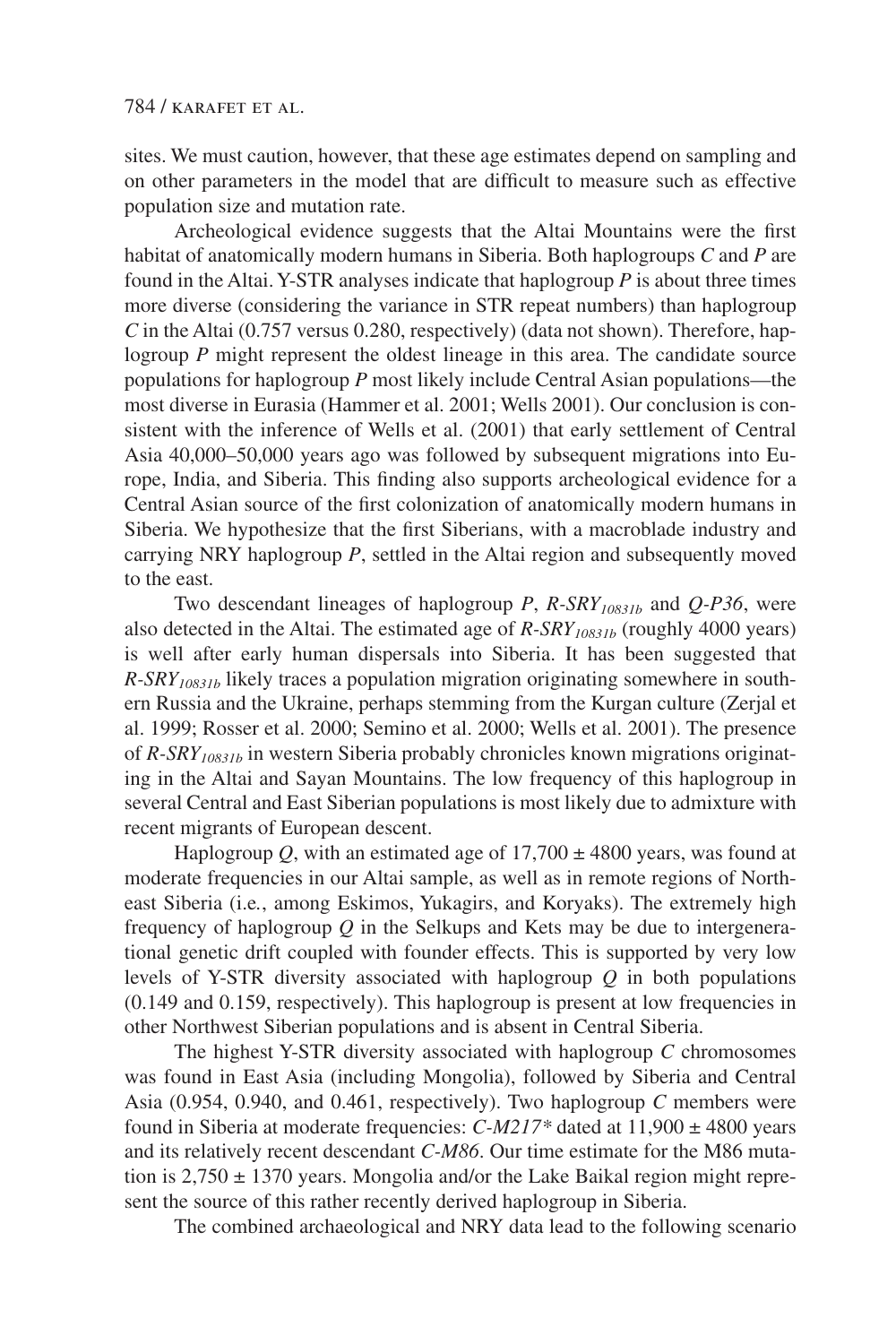for the early peopling of Siberia. The first migration(s) of anatomically modern humans to the Altai Mountains from Central Asia brought haplogroup *P* Y chromosomes, and these people later dispersed throughout the southern part of Siberia including the Sayan Mountains, the Angara River basin, the Trans-Baikal, and Mongolia. They also produced the early Siberian Upper Paleolithic stone tool industries that were centered on macroblade technology. Eventually they became the first colonists of the Americas. Another migration from Mongolia and/or North China to the Baikal region may have been associated with carriers of haplogroup *C*. These mobile hunter-gatherers with a microblade industry initially colonized southern Siberia, and later the subarctic and arctic zones of North America, perhaps arriving there after the last Glacial Maximum and thus representing a second dispersal to the New World.

In sum, the level of among-population variation in NRY diversity for contemporary Siberian populations outpaces that for any other region of the world. This underscores the fact that foraging populations adapted to boreal climates in the northernmost regions inhabited by humans are genetically subdivided, and that genetic drift has played a key role in shaping patterns of variation in Siberia. These results also emphasize the large-scale coherence of family-level language affiliation and the role of long-distance range expansions in Siberia.

*Acknowledgments* We thank Svetlana Reznikova and Ji Park for excellent technical assistance, Alan Redd for helpful comments, and Tatiana Zerjal and Chris Tyler-Smith for providing LLY22g typing information. We also thank Richard Diebold for his continued interest in this research. This work was supported by the National Science Foundation through grant OPP-9806759 and by the National Institute of General Medical Sciences through grant GM53566-06 (to MFH), and grants RFBR98-04-49626a and INTAS93- 0035 (to LPO).

*Received 1 July 2002; revision received 5 September 2002.* 

## **Literature Cited**

- Bahlo, M., and R.C. Griffiths. 2000. Inference from gene trees in a subdivided population. *Theor. Popul. Biol*. 57:79–95.
- Barbujani, G. 1991. What do languages tell us about human microevolution? *Trends. Ecol. Evol.* 6:151–155.
- Barbujani, G., A. Pilastro, S. De Domenico et al. 1994. Genetic variation in North Africa and Eurasia: Neolithic demic diffusion vs. Paleolithic colonization. *Am. J. Phys. Anthropol*. 95:137–154.
- Barbujani, G., and R.R. Sokal. 1990. Zones of sharp genetic change in Europe are also linguistic boundaries. *Proc. Natl. Acad. Sci. USA* 94:4516–4519.
- Bergen, A.W., C.Y. Wang, J. Tsai et al. 1999. An Asian-Native American paternal lineage identified by RPS4Y resequencing and by microsatellite haplotyping. *Ann. Hum. Genet*. 63:63–80.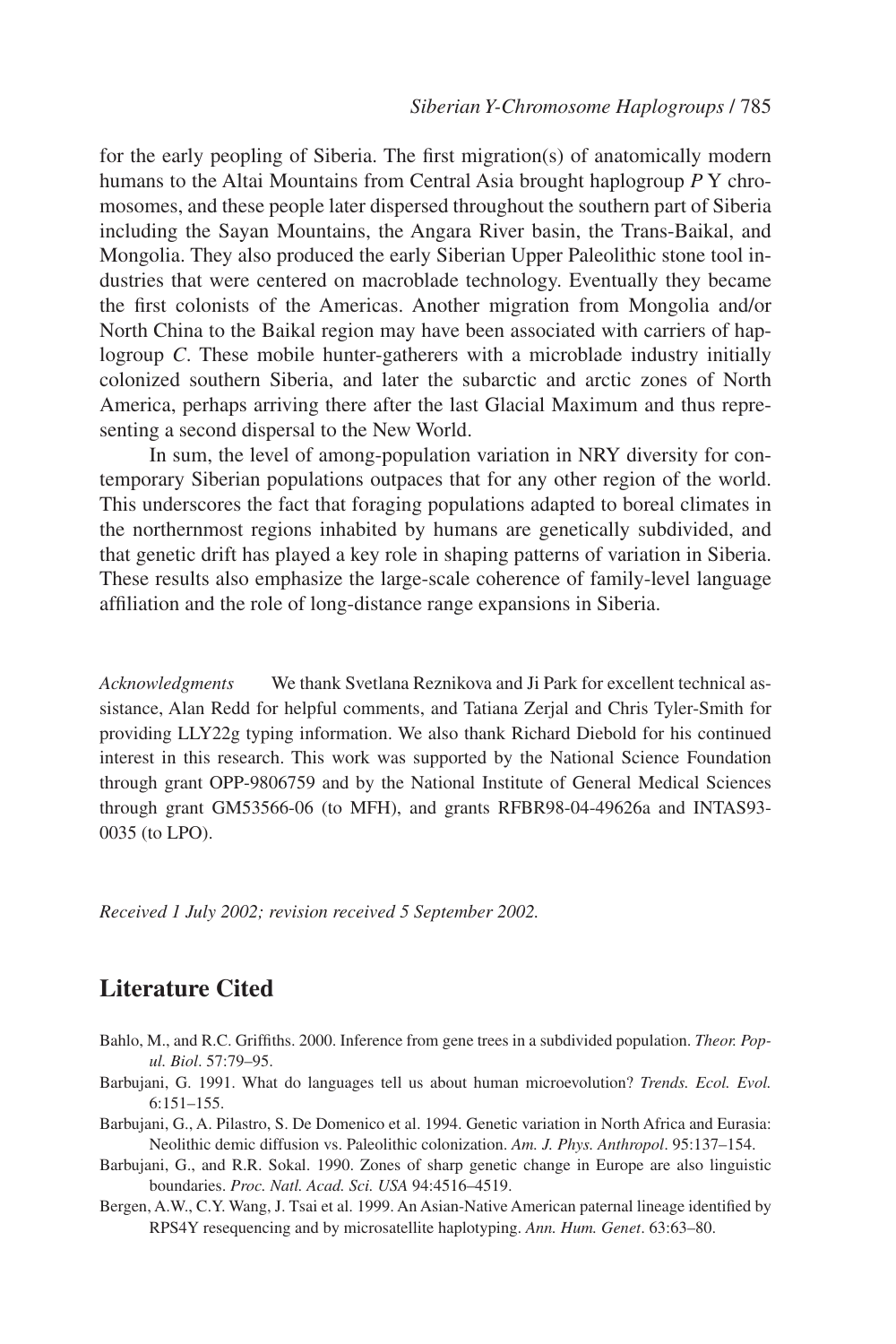- Bertorelle, G., and G. Barbujani. 1995. Analysis of DNA diversity by spatial autocorrelation. *Genetics* 140:811–819.
- Birdsell, J.B. 1973. A basic demographic unit. *Curr. Anthropol.* 14:337–356.
- Bonatto, S.L., and F.M. Salzano. 1997. A single and early migration for the peopling of the Americas supported by mitochondrial sequence data. *Proc. Natl. Acad. Sci. USA* 94:1866–1871.
- Cavalli-Sforza, L.L. 1986. *African Pygmies*. Orlando, FL: Academic Press.
- Cavalli-Sforza, L.L., P. Menozzi, and A. Piazza. 1994. *The History and Geography of Human Genes*. Princeton, NJ: Princeton University Press.
- Cavalli-Sforza, L.L., A. Piazza, P. Menozzi et al. 1988. Reconstruction of human evolution: Bringing together genetic, archaeological, and linguistic data. *Proc. Natl. Acad. Sci. USA* 85:6002– 6006.
- Chen, J., R.R. Sokal, and M. Ruhlen. 1995. Worldwide analysis of genetic and linguistic relationships of human populations. *Hum. Biol.* 67:595–612.
- Crawford, M.H., and V.B. Enciso. 1981. Population structure of circumpolar groups of Siberia, Alaska, Canada, and Greenland. In *Current Developments in Anthropological Genetics,* Vol. 2*,* M.H. Crawford and J.H. Mielke, eds. New York, NY: Plenum Press, 51–91.
- Cruciani, F., P. Santolamazza, P. Shen et al. 2002. A back migration from Asia to Sub-Saharan Africa is supported by high-resolution analysis of human Y-chromosome haplotypes. *Am. J. Hum. Genet.* 70:1197–1214.
- Derenko, M.V., G.A. Denisova, B.A. Malyarchuk et al. 2000a. Mitochondrial DNA variablility in Turkic-speaking populations of the Altai and Sayan region from South Siberia. *Am. J. Hum. Genet. Suppl.* 67:A1161.
- Derenko, M.V., T. Grzybowski, B.A. Malyarchuk et al. 2001. The presence of mitochondrial haplogroup X in Altaians from South Siberia. *Am. J. Hum. Genet.* 69:237–241.
- Derenko, M.V., B.A. Malyarchuk, I.K. Dambueva et al. 2000b. Mitochondrial DNA variation in two South Siberian Aboriginal populations: Implications for the genetic history of North Asia. *Hum. Biol*. 72:945–973.
- Derev'anko, A.P. 1998a. A short history of discoveries and the development of ideas in the Paleolithic of Siberia. In *The Paleolithic of Siberia: New Discoveries and Interpretations,* A.P. Derev'anko, ed. Urbana, IL: University of Illinois Press, 5–12.
- Derev'anko, A.P. 1998b. Human occupation of nearby regions and the role of population movements in the Paleolithic of Siberia. In *The Paleolithic of Siberia: New Discoveries and Interpretations,* A.P. Derev'anko, ed. Urbana. IL: University of Illinois Press, 336–351.
- Excoffier, L., R.M. Harding, R.R. Sokal et al. 1991. Spatial differentiation of RH and GM haplotype frequencies in Sub-Saharan Africa and its relation to linguistic affinities. *Hum. Biol.* 63:273– 307.
- Fix, A.G. 1999. *Migration and Colonization in Human Microevolution*. Cambridge, UK: Cambridge University Press.
- Forsyth, J. 1991. The Siberian native peoples before and after the Russian conquest. In *The History of Siberia: From Russian Conquest to Revolution,* A. Wood, ed. London, UK: Routledge, 69–91.
- Goebel, T. 1999. Pleistocene human colonization of Siberia and peopling of the Americas: An ecological approach. *Evol. Anthropol*. 8:208–227.
- Goebel, T., A.P. Derevianko, and V.T. Petrin. 1993. Dating the Middle-to-Upper-Paleolithic transition at Kara-Bom. *Curr. Anthropol.* 34:452–458.
- Greenberg, J. 2000. *Indo-European and Its Closest Relatives: The Eurasiatic Family: Grammar*. Stanford, CA: Stanford University Press.
- Hammer, M.F., T. Karafet, A. Rasanayagam et al. 1998. Out of Africa and back again: Nested cladistic analysis of human Y chromosome variation. *Mol. Biol. Evol.* 15:427–441.
- Hammer, M.F., T.M. Karafet, A.J. Redd et al. 2001. Hierarchical patterns of global human Y-chromosome diversity. *Mol. Biol. Evol*. 18:1189–1203.
- Hammer, M.F., A.J. Redd, E.T. Wood et al. 2000. Jewish and Middle Eastern non-Jewish populations share a common pool of Y-chromosome biallelic haplotypes. *Proc. Natl. Acad. Sci. USA* 97:6769–6774.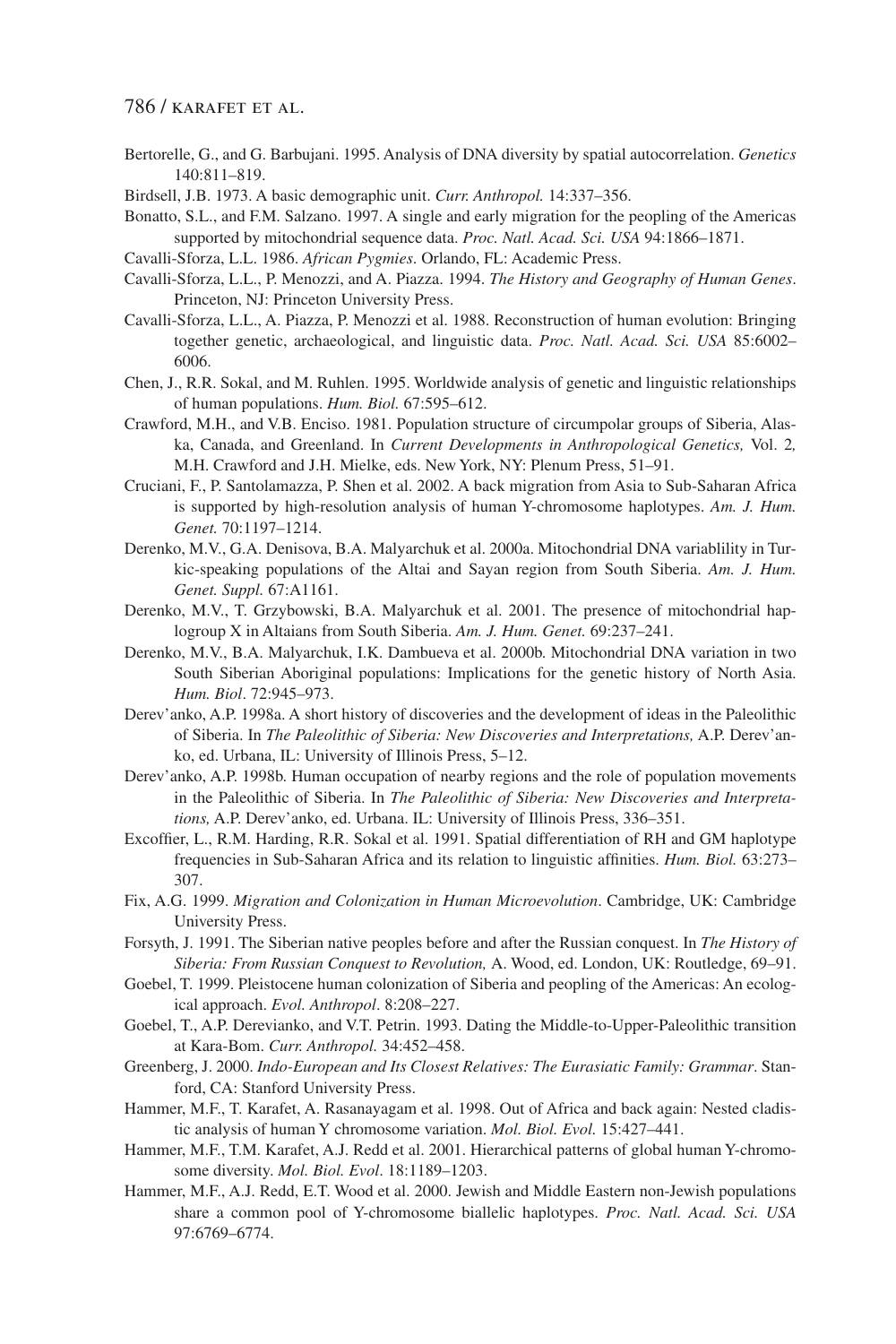- Hammer, M.F., and S.L. Zegura. 1996. The role of the Y chromosome in human evolutionary studies. *Evol. Anthropol*. 5:116–134.
- Harpending, H., and T. Jenkins. 1974. !Kung population structure. In *Genetic Distance,* J. Crow and C. Denniston, eds. New York, NY: Plenum, 137–161.
- Harpending, H., and A. Rogers. 1984. *ANTANA: A package for multivariate data analysis*. Bosque Farms: H. Harpending and A. Rogers.
- Harpending, H.C., and R.H. Ward. 1982. Chemical systematics and human populations. In *Biochemical Aspects of Evolutionary Biology,* M. Nitecki, ed. Chicago, IL: University of Chicago Press, 213–256.
- Hassan, F.A. 1981. *Demographic Archaeology*. New York, NY: Academic.
- Jorde, L.B. 1980. The genetic structure of subdivided human populations: A review. In *Current Developments in Anthropological Genetics,* J.H. Mielke and M.H. Crawford, eds. New York, NY: Plenum, 135–208.
- Karafet, T.M., O.L. Posukh, and L.P. Osipova. 1994. Results and perspectives of human population studies in Siberia. *Siberian Journal of Ecology* 2:105–118.
- Karafet, T.M., R.I. Sukernik, L.P. Osipova et al. 1981. Blood groups, serum proteins, and red cell enzymes in the Nganasans Tavghi—Reindeer hunters from the Taimir Peninsula. *Am. J. Phys. Anthropol*. 56:139–145.
- Karafet, T.M., L. Xu, R. F. Du et al. 2001. Paternal population history of East Asia: Sources, patterns, and microevolutionary processes. *Am. J. Hum. Genet.* 69:615–628.
- Karafet, T.M., S.L. Zegura, O. Posukh et al. 1999. Ancestral Asian sources of new world Y-chromosome founder haplotypes. *Am. J. Hum. Genet*. 64:817–831.
- Karafet, T., S.L. Zegura, J. Vuturo-Brady et al. 1997. Y chromosome markers and trans-Bering Strait dispersals. *Am. J. Phys. Anthropol*. 102:301–314.
- Ke, Y., B. Su, X. Song et al. 2001. African origin of modern humans in East Asia: A tale of 12,000 Y chromosomes. *Science* 292:1151–1153.
- Klein, R.G. 1999. *The Human Career: Human Biological and Cultural Origins.* Chicago, IL: The University of Chicago Press.
- Kruskal, J.B. 1964. Multidimensional scaling by optimizing goodness of fit to a nonmetric hypothesis. *Psychometrika* 29:1–27.
- Kuzmin, Y., and L.A. Orlova. 1998. Radiocarbon chronology of the Siberian Paleolithic*. J. World. Prehist*. 12:1–53.
- Lell, J.T., M.D. Brown, T.G. Schurr et al. 1997. Y chromosome polymorphisms in Native American and Siberian populations: Identification of native American Y chromosome haplotypes. *Hum. Genet*. 100:536–543.
- Lell, J.T., R.I. Sukernik, Y.B. Starikovskaya et al. 2002. The dual origin and Siberian affinities of Native American Y chromosomes. *Am. J. Hum. Genet*. 70:192–206.
- Levin, M.G., and L.P. Potapov. 1964. *The Peoples of Siberia.* Chicago, IL: The University of Chicago Press.
- Nei, M. 1987. *Molecular Evolutionary Genetics*. New York, NY: Columbia University Press.
- Novaradovsky, A.G., V.A. Spitsyn, R. Duggirala et al. 1993. Population genetics and structure of Buryats from the Lake Baikal region of Siberia. *Hum. Biol.* 65:689–709.
- Okladnikov, A.P. 1981. *The Paleolithic of Central Asia*. Novosibirsk, Russia: Nauka.
- Okladnikov, A.P. 1983. The Paleolithic of Mongolia in the light of the new studies. In *Late Pleistocene and Early Holocene Connections between Asia and Americas,* R.S. Vasil'evsky, ed. Moscow, Russia: Nauka, 8–21.
- Osipova, L.P., O.L. Posukh, E.A. Ivakin et al. 1996. Gene pool of indigenous people of Samburg tundra. *Genetika* 32:830–836.
- Pakendorf, B., B. Morar, L.A. Tarskaia et al. 2002. Y-chromosomal evidence for a strong reduction in male population size of Yakuts. *Hum. Genet.* 110:198–200.
- Poloni, E.S., O. Semino, G. Passarino et al. 1997. Human genetic affinities for Y-chromosome P49a,f/*Taq*I haplotypes show strong correspondence with linguistics. *Am. J. Hum. Genet*. 61:1015–1035.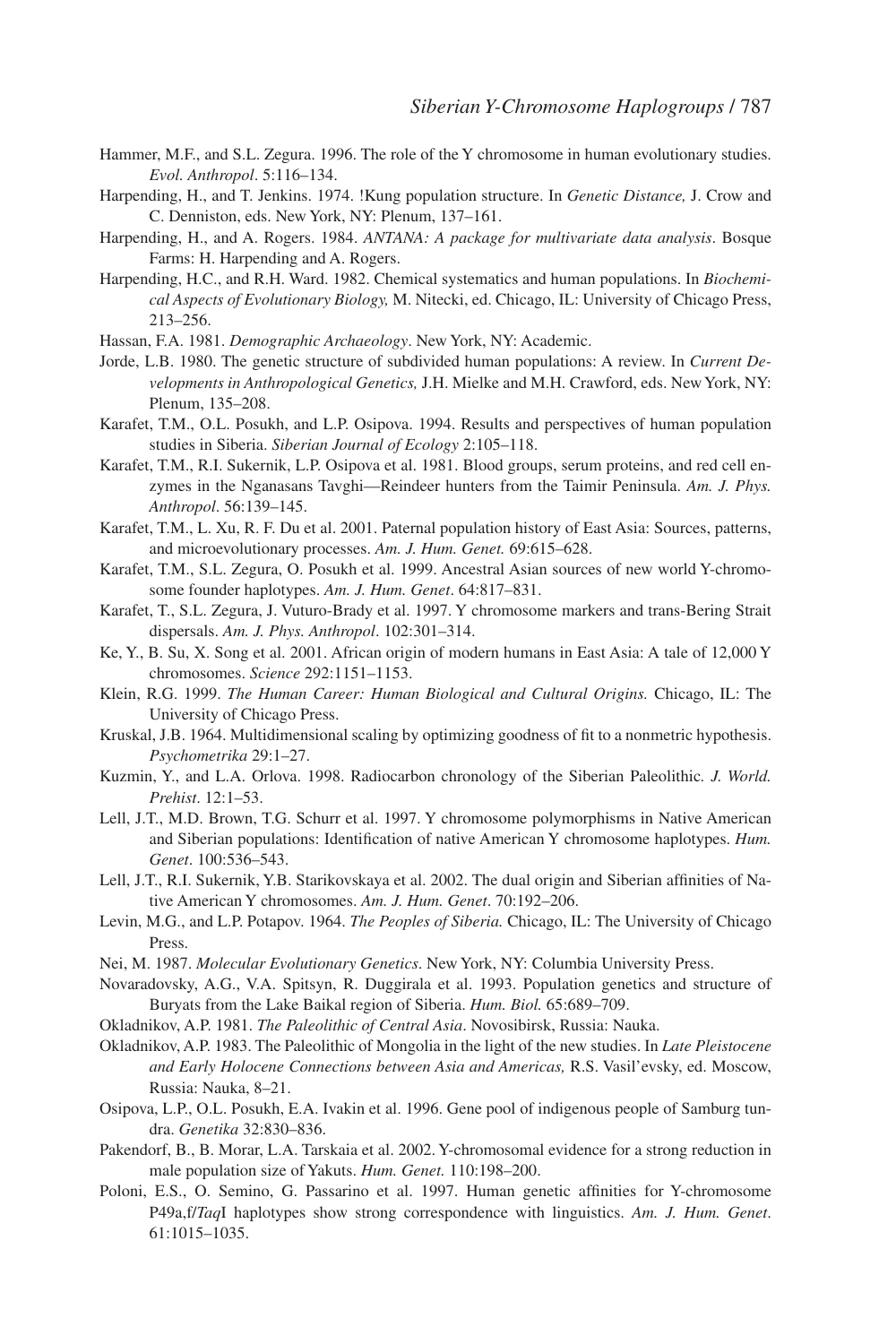- Posada, D., K.A. Crandall, and A.R. Templeton. 1999. Geodis. URL= http://bioag.byu.edu/zoology/ crandall\_lab/programs.htm.
- Posukh, O.L., V.P. Wiebe, R.I. Sukernik et al. 1990. Genetic study of the Evens, an ancient human population of Eastern Siberia. *Hum. Biol*. 62:457–465.
- Rohlf, F.J. 1998. *NTSYS-pc: Numerical Taxonomy and Multivariate Analysis System*. Setauket, NY: Exeter Software,.
- Rosser, Z.H., T. Zerjal, M.E. Hurles et al. 2000. Y-chromosomal diversity in Europe is clinal and influenced primarily by geography, rather than by language. *Am. J. Hum. Genet*. 67:1526–1543.

Ruofu, D., and V.F. Yip. 1993. *Ethnic Groups in China.* Beijing, China: Science Press.

- Ruhlen, M. 1991. *A Guide to the World's Languages.* Vol. 1: *Classification*. London, UK: Edward Arnold.
- Ruhlen, M. 1998. The origin of the Na-Dene. *Proc. Natl. Acad. Sci. USA* 95:13994–13996.
- Rychkov, Y.G., and V.A. Sheremet'eva. 1980. The genetics of circumpolar populations of Eurasia related to the problem of human adaptation. In *The Human Biology of Circumpolar Populations,* F. Milan. ed. London, UK: Cambridge University, 37–80.
- Santos, F.R., A. Pandya, C. Tyler-Smith et al. 1999. The Central Siberian origin for Native American Y chromosomes. *Am. J. Hum. Genet*. 64:619–628.
- Schneider, S., D. Roessli, and L. Excoffier. 2000. *ARLEQUIN ver.2.000: A Software for Population Genetic Analysis*. Geneva, Switzerland: Genetics and Biometry Laboratory, University of Geneva.
- Schurr, T.G., R.I. Sukernik, Y.B. Starikovskaya et al. 1999. Mitochondrial DNA variation in Koryaks and Itel'men: Population replacement in the Okhotsk Sea–Bering Sea region during the Neolithic. *Am. J. Phys. Anthropol*. 108:1–39.
- Semino, O., G. Passarino, P.J. Oefner et al. 2000. The genetic legacy of Paleolithic *Homo sapiens sapiens* in extant Europeans: A Y chromosome perspective. *Science* 290:1155–1159.
- Shields, G.F., A.M. Schmiechen, B.L. Frazier et al. 1993. MtDNA sequences suggest a recent evolutionary divergence for Beringian and northern North American populations. *Am. J. Hum. Genet.* 53:549–562.
- Sokal, R.R., R. M. Harding, and N. L. Oden. 1989. Spatial patterns of human gene frequencies in Europe. *Am. J. Phys. Anthropol.* 80:267–294.
- Sokal, R.R., N. L. Oden, and B.A. Thomson. 1992. Origins of the Indo-Europeans: Genetic evidence. *Proc. Natl. Acad. Sci. USA.* 89:7669–7673.
- Starikovskaya, Y.B., R.I. Sukernik, T. G. Schurr et al. 1998. MtDNA diversity in Chukchi and Siberian Eskimos: Implications for the genetic history of Ancient Beringia and the peopling of the New World. *Am. J. Hum. Genet.* 63:1473–1491.
- Stepanov, V.A., and V.P. Puzyrev. 2000. Y-chromosome microsatellite haplotypes demonstrate absence of subdivision and presence of several components in the Tuvinian male gene pool. *Genetika* 36:377–384.
- Su, B., C. Xiao, R. Deka et al. 2000. Y chromosome haplotypes reveal prehistorical migrations to the Himalayas. *Hum. Genet.* 107:582–590.
- Su, B., J. Xiao, P. Underhill et al. 1999. Y-chromosome evidence for a northward migration of modern humans into Eastern Asia during the last Ice Age*. Am. J. Hum. Genet*. 65:1718–1724.
- Sukernik, R.I., T.M. Karafet, and L. P. Osipova. 1978. Distribution of blood groups, serum markers and red cell enzymes in two human populations from Northern Siberia. *Hum. Hered*. 28:321– 327.
- Sukernik, R.I., S.V. Lemza, T.M. Karafet et al. 1981. Reindeer Chukchi and Siberian Eskimos: Studies on blood groups, serum proteins, and red cell enzymes with regard to genetic heterogeneity. *Am. J. Phys. Anthropol.* 55:121–128.
- Sukernik, R.I., L.P. Osipova, T.M. Karafet et al. 1986. Genetic and ecological studies of aboriginal inhabitants of North-Eastern Siberia. 2. Polymorphic blood systems, immunoglobulin allotypes, and other genetic markers in Asian Eskimos. Genetic structure of the Bering Sea Eskimos. *Genetika* 22:2369–2380.